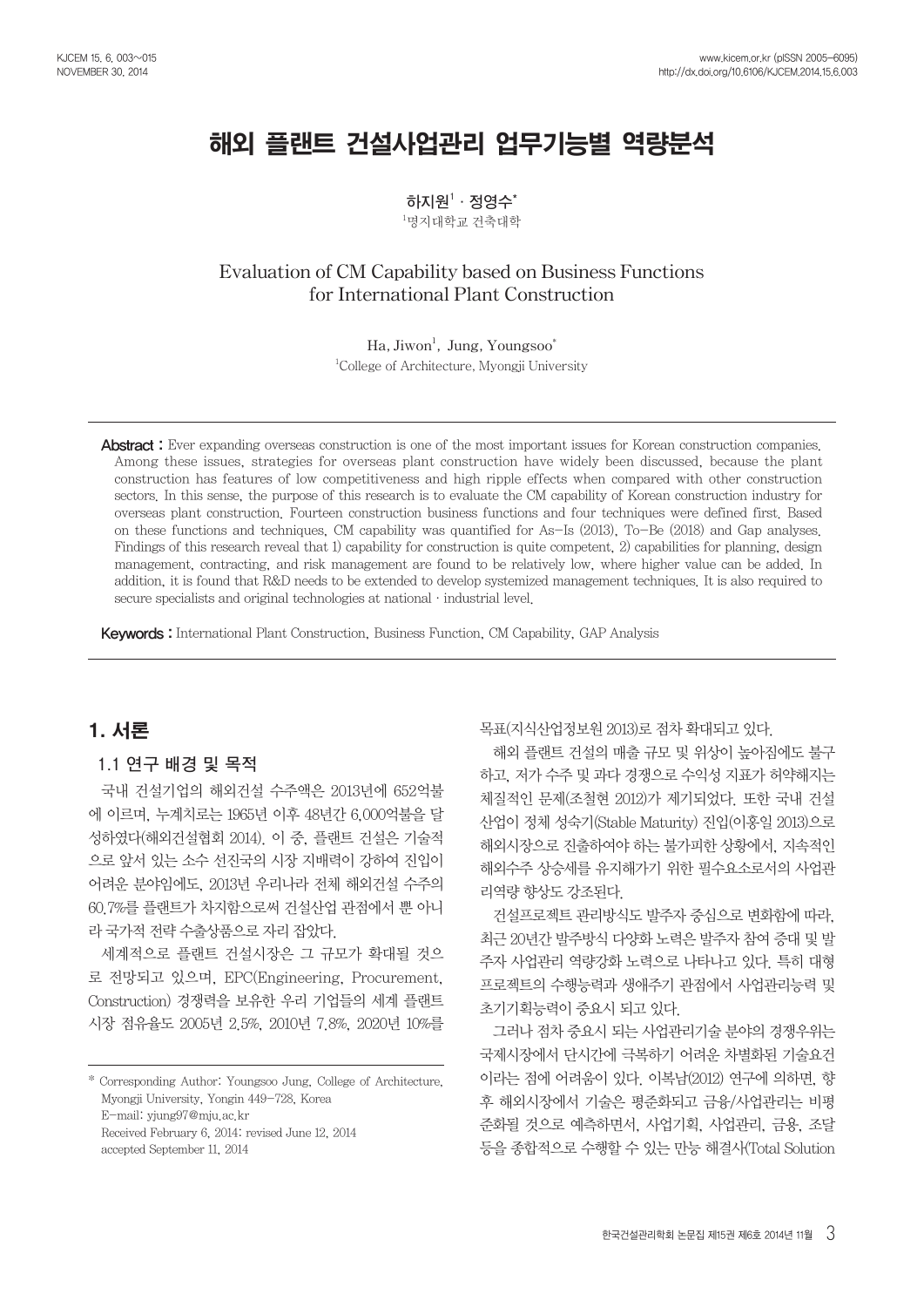

**Fig. 1. Research Design**

Provider) 및 전천후 전문가(All Round Player)의 필요성을 강조하였다.

이러한 맥락에서 플랜트 건설의 역량분석은 중요성과 시의 성을 가진다. 기존 문헌을 살펴보면, '건설기업'의 사업관리 역량분석(유승규 외 2009, 변일우와 김예상 2012, 최재홍과 김예상 2013, 장현승 외 2008), '발주자'의 건설사업관리 역 량(정영수 외 2002, 정영수 외 2004, 김선식 외 2007, Jung et al. 2011), 그리고 '산업차원'의 건설사업관리(박형근 외 2008) 등 다양한 관점에서 분석되었다(Table 1).

이 밖에도 해외시장에서 경쟁력 제고를 위한 건설산업 선 진화 방안 모색(이영환 2014, 김우영 2013, 최석진 외 2012, 이복남 2012, 박환표 외 2008)을 비롯해, 글로벌 시장을 분석 및 예측(이영환 2014, 한재구 외 2013, 최석인 2012, 장현승 2009), 그리고 국내 기업들의 경쟁력 수준을 평가하기 위한 지표가 다양한 관점(한재구와 박환표 2012, 강경환 외 2012, KEPC 2011, CERIK 2011, KICT 2007)에서 분석되고 있다.

그러나 '산업차원' 관점에서 모든 '업무기능'을 포괄하면서, '업무역량' 평가를 중심으로 한 연구는 매우 제한적이다. 참고 로 본 논문의 2.3장에서 선행연구와의 연구범위를 상세하게 비교하였다.

따라서 본 연구는 플랜트 건설산업 특성과 전 생애주기(기

획부터 해체까지)를 반영한 사업관리 업무기능 및 관리기법 을 우선 정의하였다. 이를 바탕으로 플랜트건설 전문가를 대 상으로 설문조사를 실시하여 산업차원 관점에서 업무기능별 '현재 보유역량' 및 '미래 요구역량'을 분석하였다.

# **1.2 연구 범위 및 방법**

앞서 서술한 바와 같이, 본 연구는 플랜트 건설사업관리 '업무기능별 역량수준'을 플랜트 건설 경험과 전문성을 지닌 기업, 연구소, 학교의 '실무자와 연구자를 대상으로 한 설문 조사'를 통하여 40건의 응답 자료를 분석하였다.

설문의 내용은, 국내기업의 해외플랜트 건설사업관리 역 량 수준이 '현재(2013년) 및 미래(2018년) 시점에서 선진국 대 비하여 과연 어느 정도 되는 것인가?'와 '현재와 미래 역량의 GAP 분석결과 차이가 많이 나는 업무기능은 무엇인가?'의 두 가지 질문을 중심으로 하였다.

미래역량의 분석시점을 2018년으로 설정한 근거는, 경영학 및 실무 분야에서 기업의 경영전략 수립 시 5~10년을 기준 으로 단기, 중기, 장기 전략을 수립하고 있음을 기준으로 하 였다. 또한, 전문가 응답의 포괄적이며 주관적 의견을 가능한 정량화하기 위해, 5점 척도를 사용하여 업무기능별 역량수준 을 현재와 미래로 나누어 평가하였다. 또한 5점 척도기반의

|                                                    |     | <b>Industry Sector</b> |          |                        | Perspective                                         |                 | Variable                          |       |          |
|----------------------------------------------------|-----|------------------------|----------|------------------------|-----------------------------------------------------|-----------------|-----------------------------------|-------|----------|
| Previous Research                                  |     |                        |          |                        | Organizational                                      | <b>Business</b> | <b>Business Business Business</b> |       |          |
|                                                    |     |                        |          |                        | Arch Civil Plant CM Industry Owner Contractor CM/AE | Weight          | Capability                        | Depth | Function |
| Cho & Kang (2001), Architects' Expansion           |     |                        | C        |                        |                                                     |                 |                                   |       |          |
| Jung et al. (2002), CMr Effects                    |     |                        | C        | Ω                      |                                                     |                 |                                   |       |          |
| Jung et al. (2004), CMr Capability (Owner)         |     |                        | 0        | $\left( \quad \right)$ |                                                     |                 |                                   |       |          |
| Kim et al. (2007), Owner Capability                |     |                        | €.       |                        |                                                     |                 |                                   |       |          |
| Jang et al. (2008), CM Capability (Plant)          |     |                        |          |                        | C                                                   |                 |                                   |       |          |
| Park et al. (2008), CMr Capability (Industry)      |     |                        | $\left($ |                        |                                                     |                 |                                   |       |          |
| Yoo et al. (2009), CM Capability (Construction)    | С.  |                        |          |                        | C                                                   | . .             |                                   |       |          |
| Jung et al. (2011), CM PMIS Configuration          |     |                        | ∩        | $($ )                  |                                                     |                 |                                   |       |          |
| Byun & Kim (2012), Pre-construction (Construction) | Ω   |                        |          |                        | C                                                   | ()              |                                   |       |          |
| Choi & Kim (2013), Cost Management (Engineer)      | ( ) |                        |          |                        | C                                                   |                 |                                   |       |          |
| This Paper                                         |     |                        |          |                        |                                                     |                 |                                   |       |          |

**Table 1. Literature Review in CM Capability Studies**

※ Legend: ○: Same viewpoint used, ●: Same variable used in terms of concept and clarification of the variable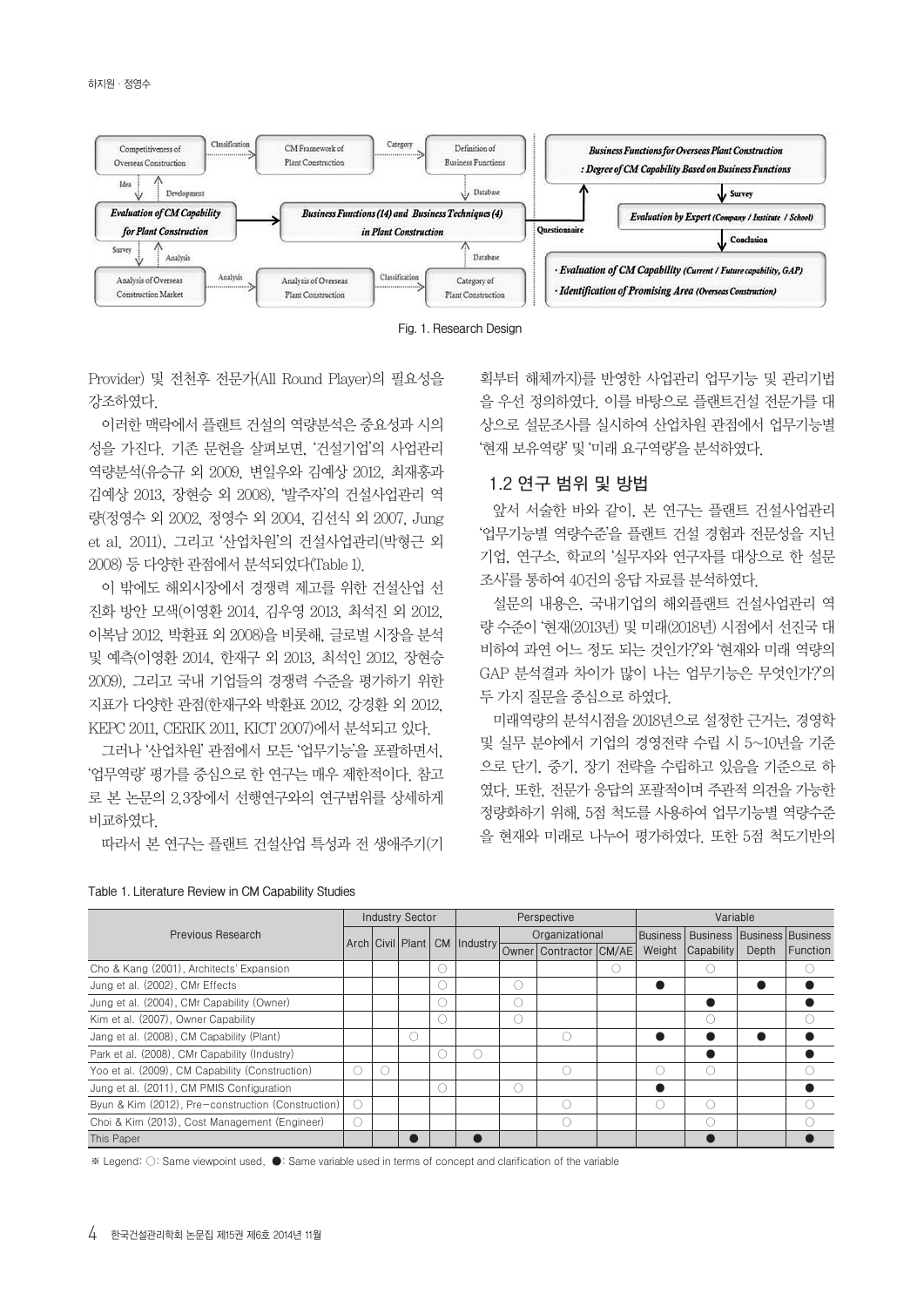점수를 정규화하여 업무기능간의 중요도를 상대 비교하였다. 이에 따라, 업무기능별 현재와 미래역량 그리고 차이 (GAP)를 분석하여 향후 해외 플랜트 건설 경쟁력과 역량 제 고를 위한 주요 업무기능을 도출하고자 한다(Fig. 1).

# 2. 건설산업 역량 평가지표

국내 기업의 해외건설 경쟁력을 표현할 수 있는 지표는 다 양한 관점에서 분석되고 있다. 그러나 일부 분야에 한정해서, 정성적인 지표를 위주로, 비 주기적으로 시행되거나(한재구 외 2013), 해외건설 산업의 특징이나 차별성을 반영하지 못하 고, 해외공사 능력 평가기준이 확립되어 있지 못한 채 평가되 고 있다(국토해양부 2012).

본 연구에서는 기존 문헌조사를 종합하여 '글로벌 경쟁력', '생애주기별 경쟁력', '상품별 경쟁력', '업무기능별 경쟁력'의 네 가지 관점으로 나누었다(Table 2). 각 문헌별로 다른 평가 방법을 사용하였으나, Table 2에는 본 연구진이 100점을 기준 으로 정규화 환산 표기하여 상대적인 비교가 가능케 하였다.

# **2.1 건설산업 경쟁력 평가지표**

첫째로, 건설산업 거시적 지표로서, 한재구 외(2013)의 연 구에서는 국가의 총체적 능력평가를 위한 국가별 건설인프 라 경쟁력 지표와 건설기업의 경영능력과 성과 평가를 위한 건설기업 역량평가를 종합한 "글로벌 해외건설 경쟁력지표" 모델을 개발하였다. 평가결과, 우리나라는 건설인프라 경쟁 력 지표(11위) 측면이 건설기업 역량평가(12위) 보다 높게 평 가 되었으며, 글로벌 해외건설 경쟁력지표는 1위인 미국 대비 73.7%(9위)의 역량을 가지고 있는 것으로 나타났다.

두 번째인 "생애주기별 역량평가"를 살펴보면, 플랜트산 업 분야별 기술수준을 조사한 엔지니어링 플랜트 기술센터 (KEPC 2011) 연구는 원천기술(72.8%), 기본설계(73.4%) 등 핵심영역에서 선진국 대비 기술경쟁력이 취약한 것으로 분석 하였다. 또한 해외건설 전문분야별 기술수준을 조사한 연구 (한재구와 박환표 2012) 결과를 보면, 선진국에 비하여 시공 능력(82%), 건설사업관리(71%), 설계능력(67%) 수준으로 평 가되어, 향후 엔지니어링 및 건설사업관리 분야에 대한 집중 적인 기술력 향상 노력이 필요한 것으로 분석되었다.

세 번째는 또 다른 관점으로서, 향후 해외건설시장에서 유 망한 "상품별 경쟁력"을 조사한 최석진 외(2012) 연구에 의하 면, 담수화플랜트(81%) 및 원자력플랜트(70.6%)가 높은 시장 성장세와 낮은 경쟁강도를 나타내는 것으로 평가되었다. 이 에 반해 현재 국내 기업들의 진출이 활발한 석유화학플랜트 (73.2%) 및 화력발전플랜트(72.4%)는 점차 성장기에서 성숙 기로 접어들 것으로 분석되었다.

마지막으로 "업무기능별 역량평가"를 보면, 국내 건설기업

상위 400위이내 CEO들을 대상으로 향후 해외 건설시장에서 요구되는 기술별 기업 요구역량(CERIK 2011) 분석결과는 프 로젝트 기획 및 관리 역량, 시공능력, 기술개발, 사업 창출능 력 순으로 CEO들이 중요하게 인식하고 있는 것으로 나타났 다. 강경환 외(2012) 연구에서는, 해외건설사업 경쟁력을 강 화하기 위한 업무별 전문인력에게 요구되는 역량의 중요도 실행도 분석방법(IPA) 평가결과 사업관리(83.3%), 문제해결 능력(80.9%), 협력(80%), 의사소통(79.8%), 리더십(78.6%)이 중요한 업무로 도출되었다.

## **2.2 사업관리 업무특성 평가지표**

특정 사업 또는 특정 기업의 업무특성을 분석하는 것은 상 대적 범위가 한정되어 명확할 수 있으나, 상세한 조직분석과 기능분석에 방대한 노력이 소요된다. 즉, 상세한 분석에 의한 보다 정량적이며 구체적인 업무분석이 가능하다.

이에 반하여, '산업차원'의 포괄적인 업무특성 분석은 여러 기업의 평균적인 특성분석을 요구하므로, 상세자료 정량적 분석은 매우 어려우며 복잡한 작업이다. 따라서 산업차원의 업무분석은 정성적인 평가를 하는 것이 보다 효율적이다. 정 성적 의견 또한 정량화 과정을 통하여 수치적인 분석이 가능 하다.

사업관리(CM) 업무특성의 구체적인 분석요소(Variable)를 보면, 업무기능별 '중요도', '수준', '비중', '역량', '심도' 등의 다 양한 관점이 가능하다(Table 1). 초기연구로서 조훈희와 강경 인(2001)은 설계사무소의 기능확장을 위한 CM 기능별 업무 수준을 정량적으로 비교분석하였다.

"업무수준"과 "업무심도"를 보다 세분화하고 구체화한 연 구로서, 정영수 외(2002)는 업무기능별로 "업무비중"과 "업 무심도"를 사례비교 분석의 변수로 사용함으로써 CM사업의 "효과"를 정성적으로 (높음, 중간, 낮음) 시각화하였다.

또한 정영수 외(2004)에서는 발주자의 역량특성을 파악하 고자, 현재와 미래의 "업무역량"을 "조직, 인력, 기술" 세 가 지 관점으로 세분화하여 정량적 평가를 하였으며, 요구 역량 의 경우에는 "내부역량"과 아웃소싱을 원하는 "외주역량"으 로 나누어 정규화 점수화하였다.

국내기업의 해외 플랜트 경쟁력을 분석한 연구(장현승 외 2008)는 이전 연구들과 같은 의미의 "업무비중", "업무심도", "업무역량" 세 가지에 "업무범위"를 포함한 네 가지 요소를 종합하여 국내기업의 경쟁력을 분석하였다.

이처럼 사업관리 업무특성을 분석하는 요소로서 "업무역 량"(조훈희와 강경인 2001, 정영수 외 2004, 김선식 외 2007, 장현승 외 2008, 박형근 외 2008), "업무비중"(정영수 외 2002, 장현승 외 2008, Jung et al. 2011), 그리고 "업무심도" (정영수 외 2002, 장현승 외 2008)의 세 가지를 대표적으로 들 수 있다.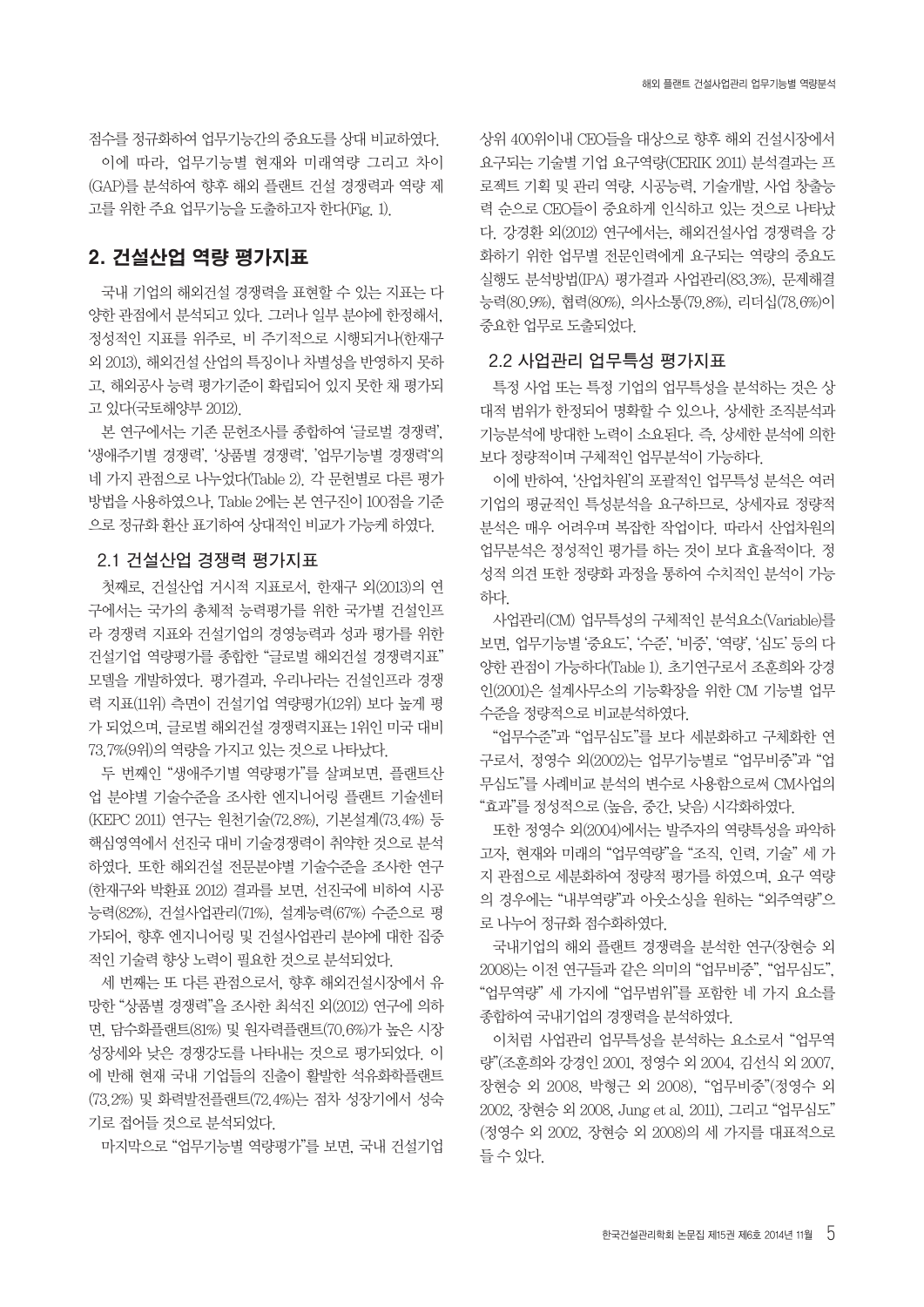|                                    |                     |                                           |            | $As - Is$                         |                |       |                            |                                                                                                                                                             |       |                                                                                      |
|------------------------------------|---------------------|-------------------------------------------|------------|-----------------------------------|----------------|-------|----------------------------|-------------------------------------------------------------------------------------------------------------------------------------------------------------|-------|--------------------------------------------------------------------------------------|
| Classification                     | Researcher          | Index                                     |            | Raw Score   Normalized   Priority |                |       |                            | Competitiveness / Note                                                                                                                                      |       |                                                                                      |
|                                    |                     | Construction Industry<br>Infrastructure   |            | 67.6%                             |                |       |                            | Construction Market Size (10 <sup>th</sup> ), Growth Rate (7 <sup>th</sup> ),<br>Market Stability (17 <sup>th</sup> ), Construction Risk (8 <sup>th</sup> ) |       |                                                                                      |
| Global                             |                     |                                           |            |                                   |                |       |                            | Construction Competitiveness (12th), Design                                                                                                                 |       |                                                                                      |
| Competitiveness                    | Han et al. (2013)   | <b>Construction Company</b>               | ٠          | 78.3%                             | $\cdot$        |       |                            | Competitiveness (19 <sup>th</sup> ), Price Competitiveness (3 <sup>rd</sup> )                                                                               |       |                                                                                      |
|                                    |                     | Comprehensive National<br>Competitiveness |            | 73.7%                             | $\cdot$        |       |                            |                                                                                                                                                             |       | International Competitiveness of Overseas Construction (9 <sup>th</sup> )            |
|                                    |                     | <b>Feasibility Study</b>                  | $\cdot$    | 75.0%                             | $\sim$         |       |                            |                                                                                                                                                             |       |                                                                                      |
|                                    | KICT (2007)         | Design Capability                         |            | 77.0%                             |                |       |                            |                                                                                                                                                             |       |                                                                                      |
|                                    |                     | <b>Construction Capability</b>            |            | 81.0%                             |                |       |                            |                                                                                                                                                             |       |                                                                                      |
|                                    |                     | Original Technology                       | $\cdot$    | 72.8%                             | $\epsilon$     |       | 90.3%                      |                                                                                                                                                             | 92.3% |                                                                                      |
|                                    |                     | Basic-Design Technology                   | $\cdot$    | 73.4%                             | $\cdot$        |       | 88.4%                      |                                                                                                                                                             | 91.1% |                                                                                      |
| Competitiveness<br>by Project Life | KEPC (2011)         | Detail-Design Technology                  | $\cdot$    | 85.0%                             | $\cdot$        | Japan | 89.1%                      | EU                                                                                                                                                          | 91.3% | $USA = 100%$                                                                         |
| Cycle                              |                     | Equipment                                 | ٠          | 81.5%                             | $\sim$         |       | 87.2%                      |                                                                                                                                                             | 87.1% |                                                                                      |
|                                    |                     | Construction                              |            | 82.6%                             | $\epsilon$     |       | 88.2%                      |                                                                                                                                                             | 88.2% |                                                                                      |
|                                    |                     | Design Capability                         |            | 67.0%                             | $\blacksquare$ |       |                            |                                                                                                                                                             |       |                                                                                      |
|                                    | Han and Park (2012) | <b>Construction Capability</b>            | $\cdot$    | 82.0%                             | $\cdot$        |       |                            |                                                                                                                                                             |       |                                                                                      |
|                                    | (130 Responded)     | <b>Project Management</b>                 |            | 71.0%                             | $\cdot$        |       |                            | Research on Expert's Awareness                                                                                                                              |       |                                                                                      |
|                                    |                     | Capability<br><b>Project Management</b>   | 7.50 / 9.0 |                                   | $\epsilon$     |       |                            |                                                                                                                                                             |       |                                                                                      |
|                                    |                     |                                           |            | 83.3%                             |                |       |                            | Importance and Performance GAP ↑                                                                                                                            |       |                                                                                      |
| Importance                         | Kang et al. (2012)  | Problem-solving Capability                | 7.28 / 9.0 | 80.9%                             | $\epsilon$     |       |                            | Importance and Performance GAP ↑                                                                                                                            |       |                                                                                      |
| by Business<br>Function            | (92 Responded)      | Cooperation / Teamwork                    | 7.19 / 9.0 | 80.0%                             | $\epsilon$     |       |                            |                                                                                                                                                             |       |                                                                                      |
|                                    |                     | Communication                             | 7.18 / 9.0 | 79.8%                             | $\cdot$        |       |                            | Importance and Performance GAP 1                                                                                                                            |       |                                                                                      |
|                                    |                     | Leadership                                | 7.07 / 9.0 | 78.6%                             | $\cdot$        |       |                            |                                                                                                                                                             |       |                                                                                      |
|                                    |                     |                                           |            | $To - Be$                         |                |       |                            |                                                                                                                                                             |       |                                                                                      |
| Classification                     | Researcher          | Index                                     |            | Raw Score Normalized              | Priority       |       |                            | Competitiveness / Note                                                                                                                                      |       |                                                                                      |
|                                    |                     | Housing                                   | 6.1%       |                                   | 6              |       |                            |                                                                                                                                                             |       |                                                                                      |
|                                    |                     | <b>Petrochemical Plant</b>                | 34.3%      |                                   | 1              |       |                            |                                                                                                                                                             |       |                                                                                      |
|                                    |                     | Power Plant                               | 21.2%      |                                   | 2              |       |                            |                                                                                                                                                             |       |                                                                                      |
|                                    |                     | Railway / Subway                          | 8.1%       |                                   | $\overline{4}$ |       |                            |                                                                                                                                                             |       | Construction Capability within 400 <sup>th</sup> : CEO Survey                        |
|                                    | <b>CERIK (2011)</b> | Road / Bridge                             | 10.1%      |                                   | 3              |       |                            |                                                                                                                                                             |       | (Standard - Evaluation of Construction Capability)                                   |
|                                    | (100 Responded)     | Port                                      | 1.0%       | $\cdot$                           | 8              |       | <b>Construction Market</b> | · Required Capabilities By Company in Overseas                                                                                                              |       |                                                                                      |
|                                    |                     | New Town Development                      | 6.1%       | $\epsilon$                        | 6              |       |                            |                                                                                                                                                             |       |                                                                                      |
|                                    |                     | <b>Commercial Facility</b>                | 1.0%       | ٠                                 | 8              |       |                            |                                                                                                                                                             |       |                                                                                      |
| Competitiveness                    |                     | Green Facilities                          | 7.1%       | $\cdot$                           | 5              |       |                            |                                                                                                                                                             |       |                                                                                      |
| by Product                         |                     | Water Industry                            | 5.1%       | $\cdot$                           | $\overline{7}$ |       |                            |                                                                                                                                                             |       |                                                                                      |
|                                    |                     | <b>Desalination Plant</b>                 | 4.05 / 5.0 | 81.0%                             | $\cdot$        |       |                            |                                                                                                                                                             |       | Competition ↓, Market Growth Rate ↑ : Spread Effects ↑                               |
|                                    |                     | Petrochemical Industry Plant              | 3.66 / 5.0 | 73.2%                             | $\epsilon$     |       |                            | Maturity Market $\rightarrow$ Gradually Decadence                                                                                                           |       |                                                                                      |
|                                    |                     | Oil Refinery Plant                        | 3.65 / 5.0 | 73.0%                             | $\epsilon$     |       |                            | Maturity Market $\rightarrow$ Gradually Decadence                                                                                                           |       |                                                                                      |
|                                    | Choi et al. (2012)  | <b>Fossil Power Plant</b>                 | 3.62 / 5.0 | 72.4%                             | $\cdot$        |       |                            | Maturity Market $\rightarrow$ Gradually Decadence                                                                                                           |       |                                                                                      |
|                                    | (63 Responded)      | High-rise Building                        | 3.56 / 5.0 | 71.2%                             |                |       |                            |                                                                                                                                                             |       | Competition ↓, Market Growth Rate ↑ : Spread Effects                                 |
|                                    |                     | Gas Plant                                 | 3.55 / 5.0 | 71.0%                             |                |       |                            | Maturity Market $\rightarrow$ Gradually Decadence                                                                                                           |       |                                                                                      |
|                                    |                     | Nuclear Plant                             | 3.53 / 5.0 | 70.6%                             |                |       |                            |                                                                                                                                                             |       | Competition $\downarrow$ , Market Growth Rate $\uparrow$ : Spread Effects $\uparrow$ |
|                                    |                     | New Town Development                      | 3.50 / 5.0 | 70.0%                             | $\epsilon$     |       |                            |                                                                                                                                                             |       | Competition ↓, Market Growth Rate ↑ : Spread Effects ↑                               |
|                                    |                     | <b>Construction Capability</b>            | 16.3%      | $\epsilon$                        | $\mathbf{2}$   |       |                            |                                                                                                                                                             |       |                                                                                      |
|                                    |                     | Project Planning /<br>Management          | 35.7%      |                                   | 1              |       |                            |                                                                                                                                                             |       |                                                                                      |
|                                    |                     | <b>Creative Business Capability</b>       | 11.2%      | $\epsilon$                        | 4              |       |                            |                                                                                                                                                             |       |                                                                                      |
|                                    |                     | Globalization Capability                  | 6.1%       | $\epsilon$                        | 5              |       |                            |                                                                                                                                                             |       |                                                                                      |
|                                    |                     | Design / Procurement                      |            |                                   |                |       |                            |                                                                                                                                                             |       | Construction Capability within 400 <sup>th</sup> : CEO Survey                        |
| Importance                         | <b>CERIK (2011)</b> | Capability                                | 5.1%       |                                   | 6              |       |                            |                                                                                                                                                             |       | (Standard - Evaluation of Construction Capability)                                   |
| by Business                        | (100 Responded)     | <b>Financing Capability</b>               | 6.1%       |                                   | 5              |       |                            | Required Capabilities By Company in Overseas                                                                                                                |       |                                                                                      |
| Function                           |                     | <b>Technical Development</b>              | 14.3%      | $\epsilon$                        | 3              |       | <b>Construction Market</b> |                                                                                                                                                             |       |                                                                                      |
|                                    |                     | Human Resource                            |            |                                   |                |       |                            |                                                                                                                                                             |       |                                                                                      |
|                                    |                     | Management                                | 2.0%       |                                   | $\overline{7}$ |       |                            |                                                                                                                                                             |       |                                                                                      |
|                                    |                     | Overseas Information                      |            |                                   | $\overline{7}$ |       |                            |                                                                                                                                                             |       |                                                                                      |
|                                    |                     | Acquisition                               | 2.0%       |                                   |                |       |                            |                                                                                                                                                             |       |                                                                                      |
|                                    |                     | Cooperation System                        | 1.0%       | $\epsilon$                        | 8              |       |                            |                                                                                                                                                             |       |                                                                                      |

※ Normalized scores in this paper based on the raw scores in cited papers.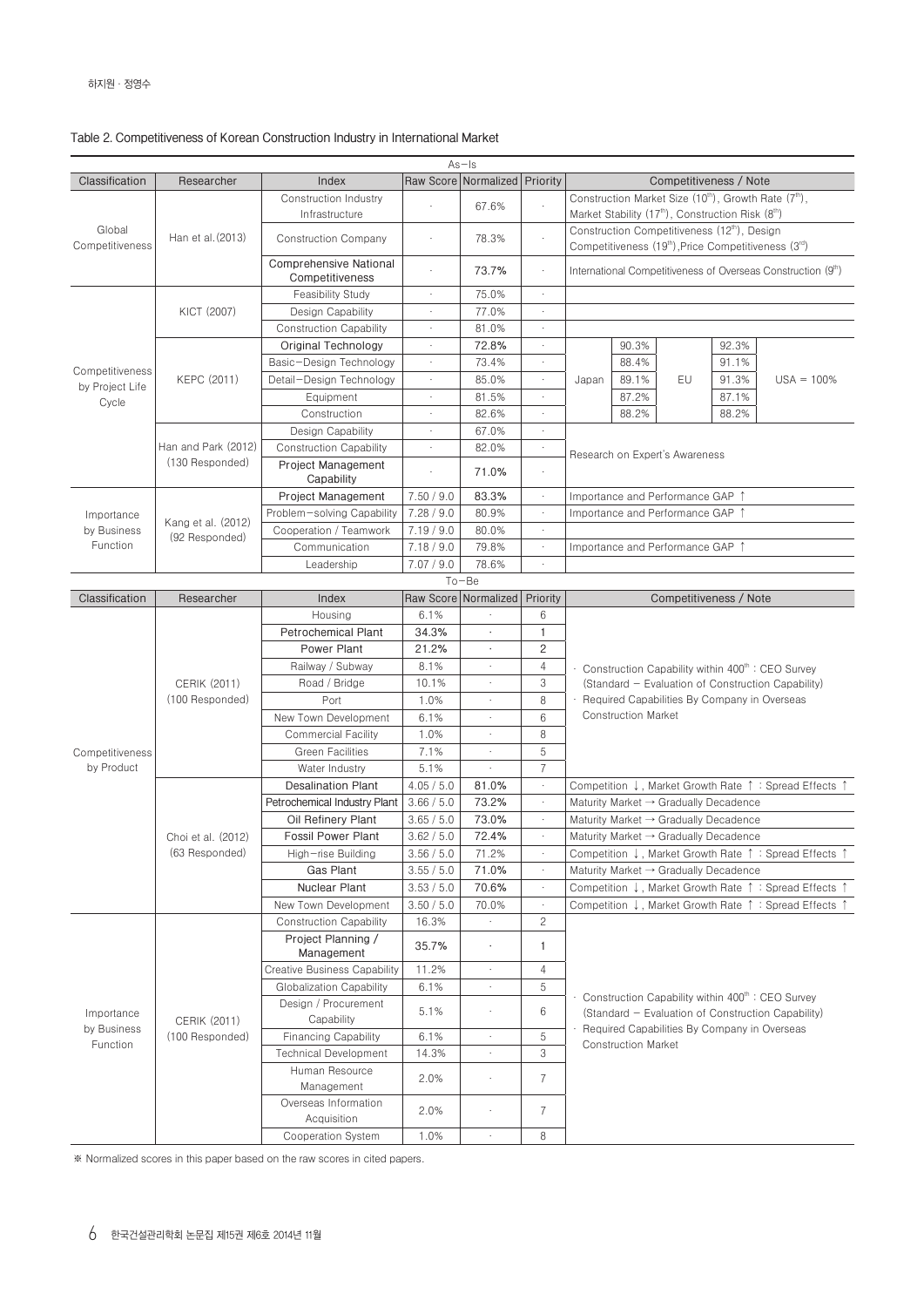# **2.3 사업관리 업무역량 평가방법**

업무기능별 특성평가의 기준으로서 "업무비중", "업무심 도", "업무역량"을 선정하였으나, 세 가지 변수 모두를 분석 하는 것은 매우 복잡하며 상세도 설정도 용이하지 않다.

선행연구의 경우, 사례 비교분석에 "업무비중"과 "업무심 도" 두 가지 변수를 사용한 연구(정영수 외 2002)는 해당사례 자료의 비공개 요건과 응답자의 일관성 유지 등이 어려운 관 계로 상대적인 높음, 중간, 낮음으로 표현함으로써 업무기능 별 평가를 시각화하였다.

발주자의 "업무역량"을 평가한 연구(정영수 외 2004)에서 는 분석의 초점을 업무역량 한 분야에 집중하여 14개 발주자 조직의 설문결과를 분석하였다. 따라서 업무역량 내에서도 다시 "조직, 인력, 기술" 세 분야로 나누어 설문에 의한 정량 적인 평가가 이루어졌다. 자료해석의 복잡성을 해결하기 위 하여, 평가결과는 정규화 함으로써 수치적인 상대비교가 용 이토록 하고 있다.

국내 5개사와 해외 3개사의 업무기능별 "업무비중", "업무 심도", "업무역량" 세 가지 변수를 모두 설문조사한 연구(장 현승 외 2008)는 다변수의 절대값으로 비교하였으나, 연구범 위의 포괄성으로 인하여 설문내용의 세부적인 수치분석은 표 현되지 않고 있다.

이러한 맥락에서, 본 연구는 '해외플랜트의 사업관리역량 을 업무기능별로 역량관점'에서 평가하였다. 산업차원의 의 견을 수렴하기 위하여, 기업, 연구소, 학교의 전문가 설문을

실시하였으며 40명의 응답결과는 절대값 및 정규화값을 함 께 비교분석하였다.

또 한 가지 요소는 분석의 기준이 되는 업무기능 정의이다. 업무역량은 업무기능별로 평가되며, 업무기능 정의는 선행연 구(정영수 외 2002, 정영수 외 2004, 장현승 외 2008, 박형 근 외 2008)에서 공통적으로 활용한 Jung and Gibson(1999) 의 14가지 업무기능을 기준으로 분석함으로써 선행연구와의 결과비교를 용이케 하였다.

# 3. 플랜트건설 사업관리 업무기능

건설사업관리 업무기능은 내용상으로 볼 때 건축과 플랜트 산업에서 유사한 내용이 수행되지만 산업 및 프로젝트의 특 성, 활용 목적에 따라서 다르게 적용 된다(장현승 외 2008). 따라서 건축에 비해 투입되는 자금, 인력, 장비 등이 대규모 이며, 분야별 계약자 및 계약방식이 독립적이고, 모든 행위가 사전에 문서로 절차화 되어있는 플랜트건설 특성을 반영하 고, 또한 상대적으로 높은 중요도를 가지는 품질과 시운전 등 의 업무기능 특성을 고려하는 것이 중요하다.

플랜트건설 사업관리의 업무기능을 정의하기 위한 첫 번 째 단계로서, Jung & Gibson(1999)의 연구를 통해 도출된 건설사업관리 업무기능을 기반으로 플랜트 분야 특성을 고 찰하였다.

이러한 관점에서 개발부터 해체까지의 생애주기를 포괄하 는 종합성과 대표성을 고려하여 14가지 플랜트건설 사업관리

| Research        | Business Function*                        | Jung & Gibson (1999)                     | CII (1990)                            | PMBOK 3rd<br>Construction (2007)                | PMBOK 5th (2013)                                                                        | <b>KICT (2003)</b>  | Han et al. (2010)   |
|-----------------|-------------------------------------------|------------------------------------------|---------------------------------------|-------------------------------------------------|-----------------------------------------------------------------------------------------|---------------------|---------------------|
|                 | Planning                                  | Planning                                 | Organization                          | Scope Mgmt.                                     | Scope Mgmt.                                                                             |                     |                     |
|                 | Sales                                     | Sales                                    |                                       |                                                 |                                                                                         |                     |                     |
|                 | Design & Engineering                      | Design Mgmt.                             | Design Mgmt.                          |                                                 |                                                                                         | Design Mgmt.        | Design Mgmt.        |
|                 | Estimating                                | Estimating                               |                                       |                                                 |                                                                                         |                     |                     |
|                 | Scheduling                                | Scheduling                               |                                       | Time Mgmt.                                      | Time Mgmt.                                                                              | Scheduling          | Schedulina          |
|                 | Procurement                               | Material Mgmt.                           | Material Mamt.                        | Procurement Mamt.                               | Procurement Mamt.                                                                       | Procurement Mamt.   |                     |
|                 | Contract                                  | Contracting                              | Contract Mgmt.                        |                                                 |                                                                                         | Contract            | Contract / Claim    |
| <b>Business</b> |                                           |                                          |                                       | Claim Mgmt.                                     |                                                                                         |                     |                     |
| Function        | Cost Mgmt.                                | Const Control                            |                                       | Cost Mgmt.                                      | Cost Mgmt.                                                                              | Cost Mgmt.          | Cost Mgmt.          |
|                 | Quality Mgmt.                             | Quality Mgmt.                            | Quality Mgmt.                         | Quality Mgmt.                                   | Quality Mgmt.                                                                           | Quality Mgmt.       | Quality Mgmt.       |
|                 |                                           |                                          |                                       |                                                 |                                                                                         | Start-up            |                     |
|                 | $HSE**$                                   | Safety Mgmt.                             | Safety Mgmt.                          | Safety Mgmt.                                    |                                                                                         | Safety Mgmt.        | Safety Mgmt.        |
|                 |                                           |                                          |                                       | Environmental Mamt.                             |                                                                                         | Environmental Mamt. | Environmental Mamt. |
|                 | Human Resource                            |                                          |                                       |                                                 | Human Resources Mgmt. Human Resources Mgmt. Human Resources Mgmt. Human Resources Mgmt. |                     |                     |
|                 | Financial                                 | Financing                                |                                       | Financial Mgmt.                                 |                                                                                         |                     |                     |
|                 | General Mgmt.                             | General Administration                   |                                       |                                                 |                                                                                         |                     |                     |
|                 | R&D                                       | R&D                                      |                                       |                                                 |                                                                                         |                     |                     |
|                 | Construction                              |                                          | Construction                          |                                                 |                                                                                         | Construction        |                     |
|                 | Risk Mgmt.                                |                                          |                                       | Risk Mgmt.                                      | Risk Mgmt.                                                                              |                     | Risk Mgmt.          |
| <b>Business</b> | Collaboration                             |                                          |                                       | Communication                                   | Communication                                                                           |                     |                     |
| Technique       |                                           |                                          |                                       |                                                 | Stakeholder                                                                             |                     |                     |
|                 | Information Mgmt.                         |                                          |                                       |                                                 |                                                                                         | Document Mgmt.      |                     |
|                 |                                           |                                          |                                       | Integration                                     | Integration                                                                             | Construction Mgmt.  | Construction Mgmt.  |
| Feature         | <b>Business Functions</b><br>for Plant CM | Construction industry<br>informatization | Management of<br>construction company | <b>Project Management</b><br>Standard (Constr.) | <b>Project Management</b><br>Standard                                                   | <b>Plant CM</b>     | <b>LNG Plant CM</b> |

**Table 3. Comparison of Business Function**

\* 14 Business Functions by Jung and Gibson (1999) and 4 Techniques by this Study

\*\* HSE : Health, Safety, Environment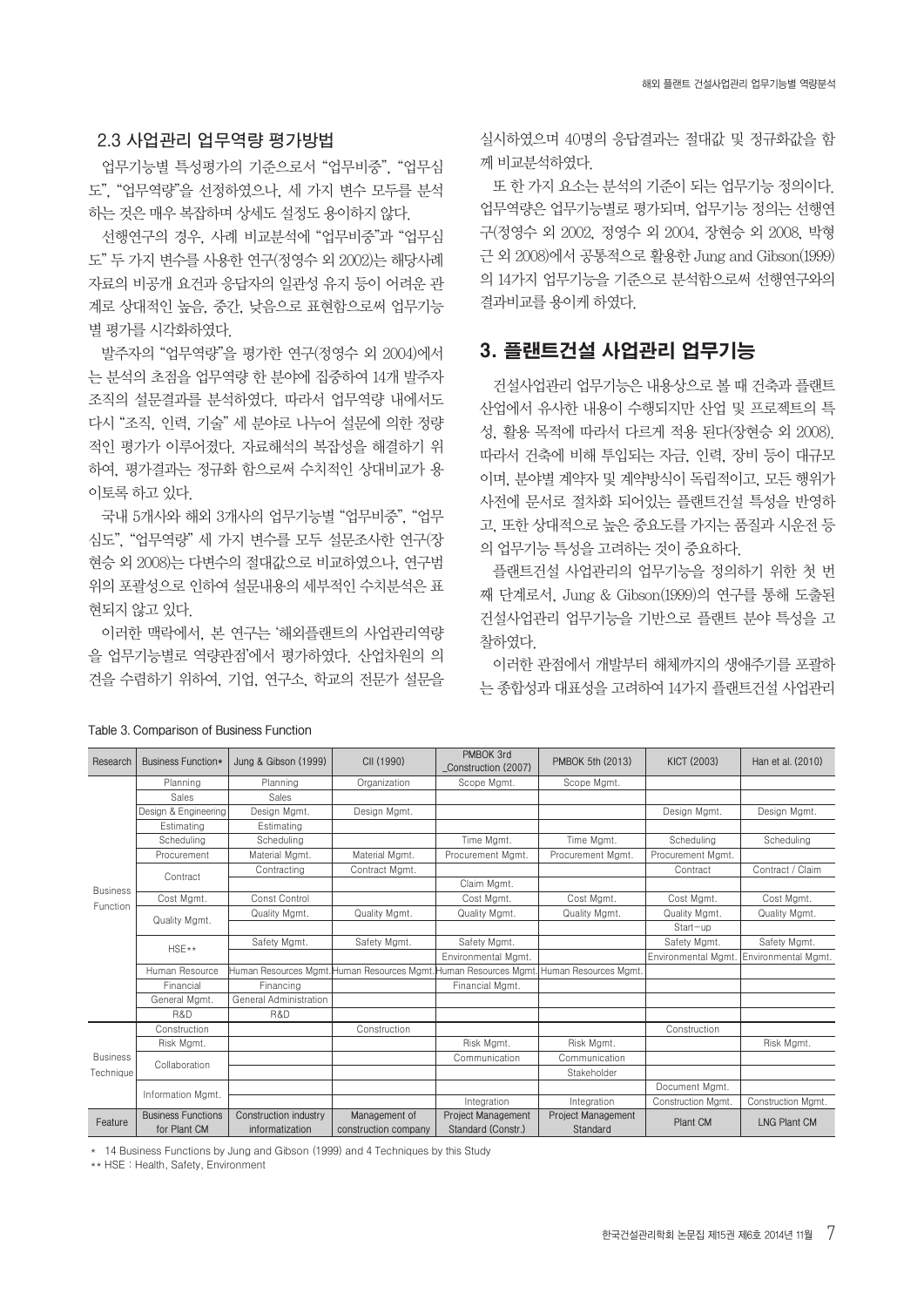업무기능 및 업무기능과는 독립적인 관점으로 4가지 관리기 법을 추가로 정의하였다. 특히 '시공관리, 리스크관리, 협업 관리, 정보관리' 4가지 관리기법은 국내 기업들의 상대적으로 높은 시공능력과 향후 해외 수주 경쟁력 강화 및 플랜트 건설 사업관리 역량을 높이기 위한 주요 분야로 볼 수 있다.

이 밖에도, 플랜트건설 사업관리 14가지 업무기능 및 4가 지 관리기법은 선행연구 및 보고서에 제시된 산업별 특성 및 목적에 따라 적합하도록, 정의된 업무기능 분류 비교를 통해 도출하였다(Table 3).

글로벌 기준으로서 프로젝트 관리 분야에 대한 지식의 총 체인 PMBOK(2013)은 프로세스 그룹과 프로젝트 관리의 지 식영역을 정의하였다. 이 중에서 프로젝트 관리를 위한 지식 영역은 과거 범위, 시간, 조달, 비용, 품질, 인적자원, 리스 크, 통신, 통합의 9개에서 최근 프로젝트 생애주기 동안 다수 의 참여자들을 관리하기 위한 이해관계자관리(Stakeholder Management)를 추가하여 10개 영역으로 정의하고 있다.

건설산업 업무기능 분류의 경우, Jung & Gibson(1999)은 건설산업 특징 및 생애주기를 고려하여 정보화 및 실무활용 을 용이하게 위한 14가지 대분류의 건설업무기능을 정의하 였다. 또한 CII(1990)는 일반건설업체 관리를 위한 업무기능 을 8가지로 정의하였으며, PMBOK\_Construction(2007)은 PMBOK를 기반으로 건설산업 특성을 반영하여 건설 프로젝 트 관리를 위한 지식영역을 13가지로 분류하였다.

플랜트건설 특성을 고려한 업무기능 분류의 경우 종합적 인 측면에서 사업관리 업무기능을 정의한 연구는 제한적이

었다. 건설기술연구원(2003)은 플랜트 사업본부에서 수행하 는 건설공사의 요구사항을 충족시키기 위한 사업관리업무 전반에 대한 기본방침을 비롯하여 사업관리를 위한 기본 방 침 및 수행절차를 14가지로 분류함으로써, 일반적 분류와는 달리 자료관리, 의사소통관리, 시운전관리 업무기능을 정의 하였으나 기획, 영업의 사업초기 업무기능은 정의하지 않았 으며, 각 업무기능별 상세업무기능도 자세하게 기술되지 않 았다.

이 밖에도 한재구 외(2010)의 연구에서는 LNG 플랜트 사 업관리기술을 확보하기 위하여 EPC 단계별 사업관리요소 항 목을 9가지로 정의함으로써 사업관리를 함에 있어 주요 의사 결정 항목 요소로 활용하고자 하였다. 이 분류에는 연구개발, 자료관리, 의사소통관리, 정보관리 업무기능은 포함되어 있 지 않다.

산업별 업무기능 분류 비교를 통해, 플랜트건설 생애주기 를 포괄하는 종합적인 측면에서의 사업관리 업무기능 정의에 대한 연구가 건축 분야에 비하여 미흡함을 알 수 있었다. 즉, 사업기획, 인사, 재무, 일반관리와 같은 인프라 구축과 관련 된 업무를 비롯하여 다수의 참여자간 의사소통 및 협업을 위 한 업무기능의 정의가 미흡하였다.

두 번째 단계로서, 14가지 업무기능 및 4가지 관리기법의 세부 내용을 정의하였다. 총 72개의 세부 업무기능은 건설사 업관리 업무지침을 비롯하여 건축 및 플랜트산업에서 정의된 업무기능별 상세업무기능의 재분류·조합을 통해 단계적으 로 정의(Layered approach) 하였다(Table 4).

|                 | Classification*      | <b>Detail Business</b>                                                                                                                                 |  |  |  |  |  |  |  |  |
|-----------------|----------------------|--------------------------------------------------------------------------------------------------------------------------------------------------------|--|--|--|--|--|--|--|--|
|                 | Planning             | Business & Project General/Perform Plan, Feasibility Study, Environmental Impact Assessment, Procedure/Manual,<br>Composition of Organization          |  |  |  |  |  |  |  |  |
|                 | <b>Sales</b>         | Pre-Project Planning/Information, Public Relations, Business & Project Development/Analysis, Contract                                                  |  |  |  |  |  |  |  |  |
|                 | Design & Engineering | FEED**, Basic Design, Detail Design, Procedure/Manual, Design Document, Design Change, Design Technology                                               |  |  |  |  |  |  |  |  |
|                 | Estimating           | Approximate Estimate, Tender Estimate, Information To Bid, Estimating Mgmt.                                                                            |  |  |  |  |  |  |  |  |
|                 | Scheduling           | Advanced Time Mgmt., Scheduling Plan, Procedure/Manual, Scheduling Mgmt., Progress Mgmt.                                                               |  |  |  |  |  |  |  |  |
|                 | Procurement          | Procurement Plan, Procurement Mgmt., Purchasing Mgmt., Material Mgmt., Equipment Mgmt.                                                                 |  |  |  |  |  |  |  |  |
| <b>Business</b> | Contract             | Contract Mgmt., Dispute Mgmt., Claim Mgmt.                                                                                                             |  |  |  |  |  |  |  |  |
| Function**      | Cost Mgmt.           | Compilation of the Budget, Cost Estimation, Construction Cost Planning, Executive Cost Performance                                                     |  |  |  |  |  |  |  |  |
|                 | Quality Mgmt.        | Quality Mgmt. Plan, Quality Mgmt. Document, Quality Assurance, Quality Test, Quality Mgmt., Maintenance,<br>Commissioning (Start-up, Performance Test) |  |  |  |  |  |  |  |  |
|                 | <b>HSE</b>           | Health Mgmt., Safety Mgmt., Environment Mgmt.                                                                                                          |  |  |  |  |  |  |  |  |
|                 | Human Resource       | Assessment Mgmt., Welfare Mgmt., Education, Labor Mgmt., Company Culture                                                                               |  |  |  |  |  |  |  |  |
|                 | Financial            | Financial Administration, Fund/Capital Mgmt., Account/Credit Mgmt.                                                                                     |  |  |  |  |  |  |  |  |
|                 | General Mgmt.        | General Affairs, Document Mamt., Inspection, Administration Mamt., Asset Mamt.                                                                         |  |  |  |  |  |  |  |  |
|                 | R&D                  | Technical Research, Technical Mgmt., Technical Guidance, Research & Development                                                                        |  |  |  |  |  |  |  |  |
|                 | Construction         | Construction Plan, Construction Mgmt., Control, Construction Technique, Completion                                                                     |  |  |  |  |  |  |  |  |
| <b>Business</b> | Risk Mgmt.           | Risk Mgmt.                                                                                                                                             |  |  |  |  |  |  |  |  |
| Technique       | Collaboration        | Communication Mgmt., Stakeholder collaboration                                                                                                         |  |  |  |  |  |  |  |  |
|                 | Information Mgmt.    | Information Mgmt., Management System, Integration Mgmt., CM Implementing Procedures                                                                    |  |  |  |  |  |  |  |  |

| Table 4. Business Function for Plant Construction Management |  |
|--------------------------------------------------------------|--|
|--------------------------------------------------------------|--|

\* Developed by Jung and Gibson (1999) : 14 Business Function for Construction Management.

\*\* FEED : Front End Engineering Design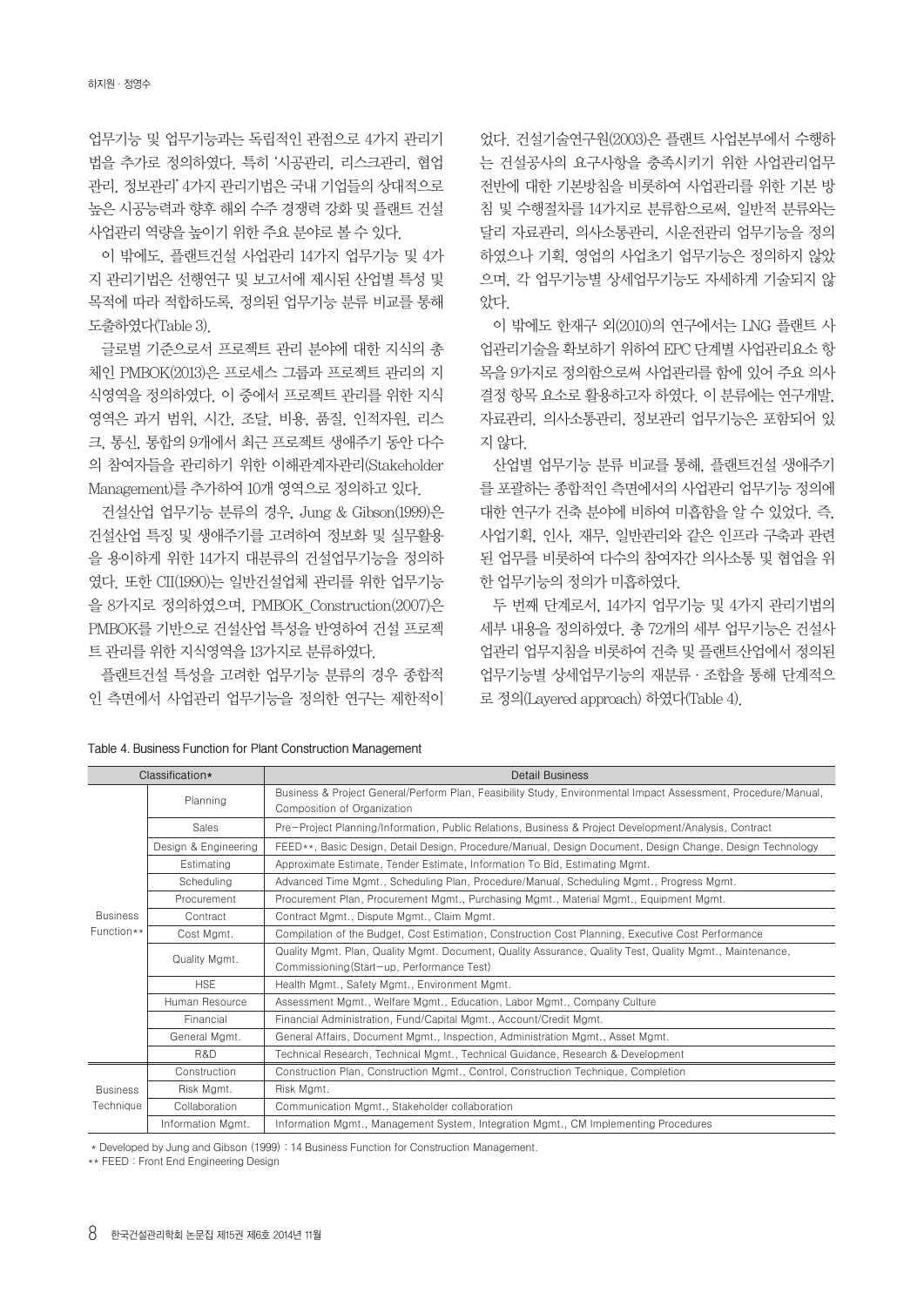세부업무기능 중에서 설계관리의 기본설계(FEED), 품질관 리의 시운전(Commissioning)의 경우 플랜트산업의 특성을 반영한 상세업무기능이라 할 수 있다. 이는 국내 기업들의 해 외사업 수주형태 및 프로젝트 특성에 따라 세부 업무기능에 변동이 있다 하더라도 상부 단계의 정의는 고수함으로써, 프 로젝트를 체계적이고 효율적으로 수행하기 위한 종합적인 측 면의 사업관리 업무기능 이해 및 전체적 일관성을 유지 할 수 있는 장점(Jung & Gibson 1999)이 있다.

# 4. 해외 플랜트건설 업무기능별 역량분석

플랜트건설 산업차원의 관점에서 현재(2013년)와 미래 (2018년) 선진국 대비 국내 기업들의 해외 플랜트건설 사업 수행에 있어 건설사업관리 업무기능 및 관리기법 역량수준의 정량적 조사를 실시함으로써, 업무기능별 역량 수준 및 GAP 분석을 통한 중점역량을 도출하였다.

### **4.1 설문조사 및 방법**

종합적인 관점에서의 선진국대비 플랜트건설 현재(2013 년)와 미래(2018년)의 업무기능별 역량분석을 위해, 플랜트건 설 경험이 있는 기업, 연구소, 학교의 실무자와 연구자를 대 상으로 이메일을 통해 설문조사를 실시하였다. 설문조사는 2013년 9월에 진행되었으며, 배포된 설문지 총 80부 중 60부 의 설문지가 회수되어 회수율 75%를 보였다. 이 중에서 설문 응답자의 소속, 경력, 주요 업무분야 등을 고려하여 신뢰도가 높은 40명의 데이터를 분석하였다.

40개 응답은 기업 22, 연구소 10, 학교 8명이었고, 주요 업 무 분야는 발전플랜트 37%, Oil & GAS 13%, 산업설비 분야 가 10% 순으로 많았다(Table 5). 또한 응답자의 경력은 20년 이상이 33%로 가장 많았으며, 10~20년 미만 28%, 5~10년 미만 17%로 플랜트건설 경력을 갖춘 전문가들이다.

#### **Table 5. Survey Respondents**

|                            | <b>Respondent of Business Field</b>                        | Number* | Ratio |
|----------------------------|------------------------------------------------------------|---------|-------|
| Offshore Plant             | Ocean, Offshore Power                                      | 2       | 3%    |
| New Renewable Energy       | Solar, Wind, Geothermal, Bio, Hydrogen, Fuel Cell          | 3       | 5%    |
| Power Plant                | Thermal, Nuclear, Hydroelectric Combined, Tidal            | 23      | 37%   |
| <b>Water Resource</b>      | Desalination, Sea Water, Process Water                     | 2       | 3%    |
| Oil & GAS                  | Oil & GAS                                                  | 8       | 13%   |
| Refinery                   | Refinery                                                   | 5       | 8%    |
| Petroleum · Chemistry      | Petrochemistry, Chemical Fertilizer / Fiber                | 5       | 8%    |
| Environment                | Waste, Air Pollution, Water and Sewage                     | 5       | 8%    |
| <b>Industrial Facility</b> | Cement, Material Handling, Iron, Fiber, Paper<br>Machinery | 6       | 10%   |
| <b>Others</b>              | Equipment, Communication / Information                     | 3       | 5%    |
|                            | Sum                                                        | 62      | 100%  |

\* Duplicate responses of respondents

설문구성은 플랜트건설 사업관리 14가지 업무기능과 4가 지 관리기법에 대해서 현재(As-Is, 2013년)와 미래(To-Be, 2018)의 기술력 수준을 Likert의 5점 척도(선진국 대비 : 1점 매우 낮음, 3점 보통, 5점 매우 높음) 기준으로 하였으며, 응 답자의 개인 업무보다는 우리나라 산업측면에서 응답하도록 요청하였다.

응답결과는 업무기능과 관리기법을 독립적으로 현재와 미 래 역량 척도별로 합산을 한 후 100점으로 기준으로 환산하 여 정규화하는 방법을 사용하였다. 이는 현재(2013년)와 미 래(2018년)의 서로 다른 두 관점을 상대적인 관점에서 해석 하기 위함이다. 환산값이 100점보다 큰 경우 상대적으로 역 량이 다른 업무기능보다 충분하다는 의미를 가지며, 100점보 다 낮으면 상대적으로 부족하다는 의미를 갖는다. 또한 업무 기능별 역량차이(미래-현재) 즉, GAP분석의 값은 정수 값을 갖으며, 이는 역량 차이의 정도를 나타낸다. 양(+)의 값은 현 재에 비해 미래에 향상되어야 할 역량으로 판단하고, 음(-)의 값은 현재의 역량이 미래에 비해 상대적으로 충분한 역량을 갖추고 있음으로 판단하였다(Table 6).

|                 |                      |              | Research Institute |         | Construction Company |                                 |         |         | Academia                  |         | Total        |       |              |       |            |
|-----------------|----------------------|--------------|--------------------|---------|----------------------|---------------------------------|---------|---------|---------------------------|---------|--------------|-------|--------------|-------|------------|
|                 | Classification       | (2013)(2018) | As-Is   To-Be      | GAP     |                      | As-Is   To-Be  <br>(2013)(2018) | GAP     | $As-Is$ | $To - Be$<br>(2013)(2018) | GAP     | As-Is (2013) |       | To-Be (2018) |       | <b>GAP</b> |
|                 | Planning             | 89.7         | 97.4               | 7.6     | 87.4                 | 88.1                            | 0.7     | 81.5    | 81.9                      | 0.4     | 86.9         | (2.3) | 89.3         | (2.8) | 2.5        |
|                 | Sales                | 104.1        | 100.4              | $-3.7$  | 99.4                 | 99.9                            | 0.5     | 110.3   | 102.3                     | $-7.9$  | 102.7        | (2.8) | 100.5        | (3.2) | $-2.2$     |
|                 | Design & Engineering | 93.3         | 97.4               | 4.1     | 90.8                 | 102.8                           | 12.0    | 81.5    | 90.1                      | 8.6     | 89.7         | (2.4) | 98.9         | (3.1) | 9.3        |
|                 | Estimating           | 93.3         | 100.4              | 7.1     | 99.4                 | 101.4                           | 2.0     | 105.5   | 102.3                     | $-3.1$  | 99.0         | (2.7) | 101.3        | (3.2) | 2.3        |
|                 | Scheduling           | 111.3        | 106.5              | $-4.8$  | 106.2                | 107.2                           | 0.5     | 119.9   | 114.6                     | $-5.2$  | 110.2        | (3.0) | 108.5        | (3.4) | $-1.7$     |
|                 | Procurement          | 104.1        | 106.5              | 2.4     | 104.5                | 104.3                           | $-0.2$  | 110.3   | 110.5                     | 0.3     | 105.5        | (2.8) | 106.1        | (3.3) | 0.6        |
| <b>Business</b> | Contract             | 100.5        | 100.4              | $-0.1$  | 85.7                 | 89.6                            | 3.9     | 91.1    | 94.2                      | 3.1     | 90.6         | (2.4) | 93.3         | (2.9) | 2.7        |
| Function        | Cost Mgmt.           | 111.3        | 106.5              | $-4.8$  | 104.5                | 104.3                           | $-0.2$  | 86.3    | 90.1                      | 3.8     | 102.7        | (2.8) | 102.1        | (3.2) | $-0.6$     |
|                 | Quality Mgmt.        | 111.3        | 103.5              | $-7.8$  | 121.7                | 114.6                           | $-7.1$  | 105.5   | 102.3                     | $-3.1$  | 115.8        | (3.1) | 109.3        | (3.4) | $-6.5$     |
|                 | <b>HSE</b>           | 93.3         | 100.4              | 7.1     | 111.4                | 108.7                           | $-2.7$  | 91.1    | 98.2                      | 7.1     | 102.7        | (2.8) | 104.5        | (3.3) | 1.8        |
|                 | Human Resource       | 100.5        | 100.4              | $-0.1$  | 99.4                 | 92.5                            | $-6.8$  | 115.1   | 10.5                      | $-4.5$  | 102.7        | (2.8) | 98.1         | (3.1) | $-4.6$     |
|                 | Financial            | 100.5        | 94.3               | $-6.2$  | 102.8                | 98.4                            | $-4.4$  | 91.1    | 94.2                      | 3.1     | 99.9         | (2.7) | 96.5         | (3.0) | $-3.4$     |
|                 | General Mgmt.        | 107.7        | 103.5              | $-4.2$  | 113.1                | 102.8                           | $-10.3$ | 119.9   | 118.7                     | $-1.1$  | 113.0        | (3.0) | 106.1        | (3.3) | $-6.9$     |
|                 | R&D                  | 79.0         | 82.2               | 3.2     | 73.7                 | 85.2                            | 11.5    | 91.1    | 90.1                      | $-1.0$  | 78.5         | (2.1) | 85.4         | (2.7) | 6.9        |
|                 | Construction         | 128.6        | 114.7              | $-13.9$ | 128.8                | 118.0                           | $-10.8$ | 126.3   | 115.8                     | $-10.5$ | 128.2        | (3.5) | 116.7        | (3.9) | $-11.5$    |
| <b>Business</b> | Risk Mgmt.           | 71.4         | 82.4               | 10.9    | 85.8                 | 93.5                            | 7.7     | 84.2    | 94.7                      | 10.5    | 81.8         | (2.3) | 90.9         | (3.0) | 9.1        |
| Technique       | Collaboration        | 96.4         | 94.1               | $-2.3$  | 92.7                 | 92.1                            | $-0.6$  | 88.4    | 94.7                      | 6.3     | 92.7         | (2.6) | 93.2         | (3.1) | 0.5        |
|                 | Information Mamt.    | 103.6        | 108.8              | 5.3     | 92.7                 | 96.4                            | 3.7     | 101.1   | 94.7                      | $-6.3$  | 97.3         | (2.7) | 99.2         | (3.3) | 2.0        |

#### **Table 6. Plant CM Capability by Business Functions**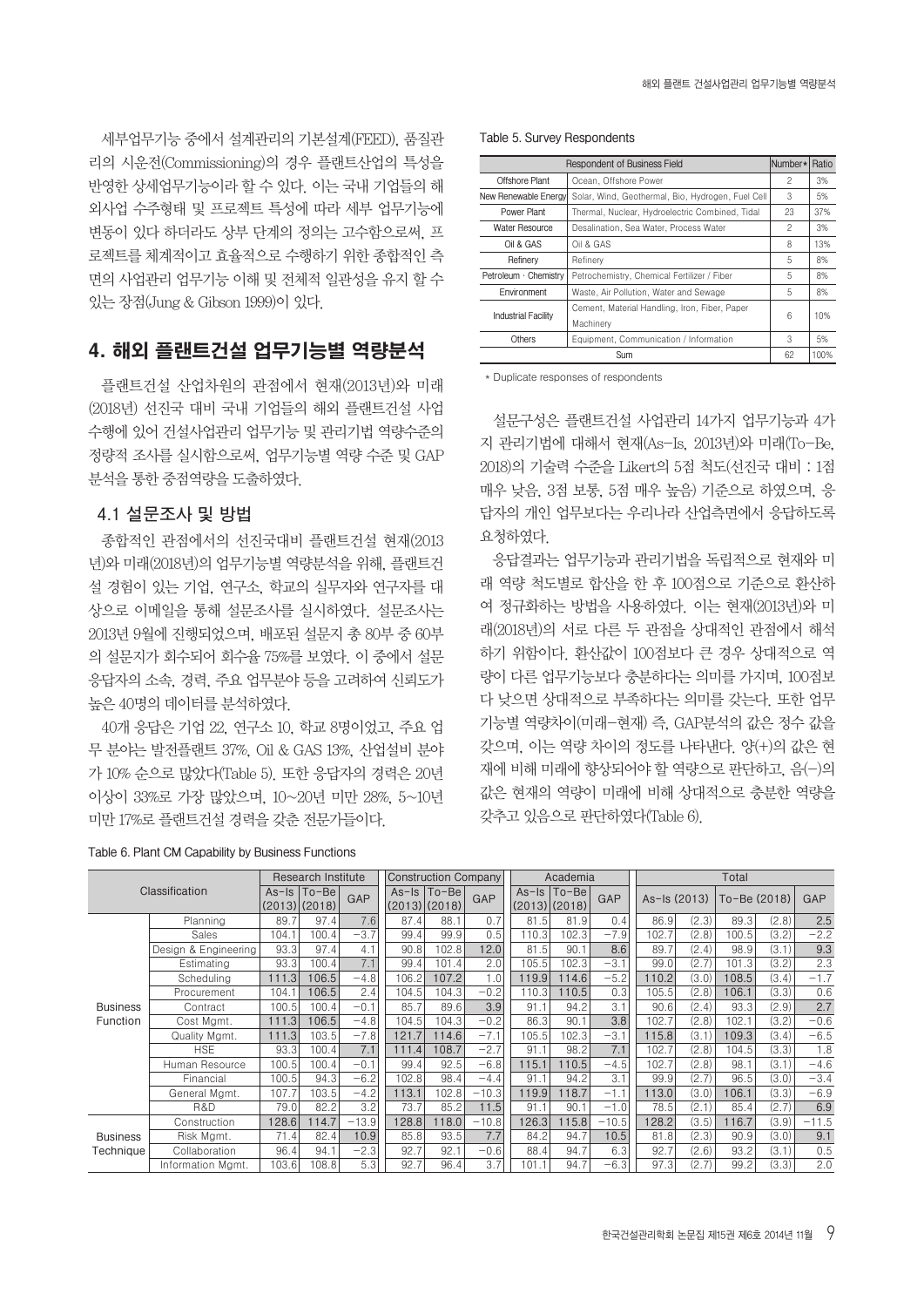### **4.2 업무기능별 역량분석**

선진국 대비의 상대적인 관점에서 국내 기업들의 해외 플 랜트건설 사업관리 업무기능별 현재와 미래의 역량 및 GAP 분석 결과를 설문 응답자의 의견과 함께 자세히 살펴봄으로 써, 향후 해외 플랜트건설 수주경쟁력과 역량 제고를 위한 주 요 업무기능을 도출하였다.

### **4.2.1 현재 (2013년) : As-Is 역량분석**

분석결과, 현재(As-Is) 역량이 상대적으로 높은 분야는 공 정관리(110.2), 품질관리(115.8), 일반관리(113.0)로 나타났다. 이를 응답자 분포별로 보면(Table 6), 연구소 응답에서는 공 정관리(111.3), 사업비관리(111.3), 품질관리(111.3) 업무기능이 가장 높은 점수를 보이고, 기업은 품질관리(121.7), 일반관리 (113.1), 안전환경(111.4), 그리고 학교는 공정관리(119.9), 일 반관리(119.9), 인사관리(115.1)가 상대적으로 높은 역량을 갖 고 있는 것으로 분석되었다.

이에 반해 연구개발 역량이 각각 79.0점(연구소), 73.7점 (기업), 학교는 기획과 설계관리가 81.5점으로 원천기술 확보 를 위한 연구개발 및 사업초기 구체화되어 운영된 경험 부족 을 비롯하여 선진국 대비 중요도 인식이 낮기 때문에 기획 능 력이 상대적으로 역량이 부족한 것으로 분석되었다.

관리기법 중에서는 연구소, 기업, 학교 모두 국내 기업들 의 다수의 시공경험을 바탕으로 노하우가 축적된 시공관리가 128.6점, 128.8점, 126.3점으로 상대적으로 현재의 역량이 충 분하지만, 리스크관리의 경우 경험 및 인력, 기술력 부족 등 의 이유로 71.4점, 85.8점, 84.2점으로 역량이 상대적으로 부 족한 것으로 분석되었다.

이를 종합하여 산업차원의 관점에서 분석한 결과, 업무기 능 중에서는 상대적으로 품질관리의 역량이 115.8점, 일반관 리 113점, 공정관리 110.2점 순으로 높게 나타났으며, 반면 연 구개발 역량이 78.5점으로 낮게 나타났다. 관리기법 중에서 는 128.2점의 시공관리 역량이 높고, 81.8점의 리스크관리의 역량이 낮은 것으로 분석되었다.

즉, 과거부터 국·내외 플랜트건설 경험을 바탕으로 현재 상당한 수준의 EPC 기술력을 보유하고 있어, 선진국 못지않 게 시공 및 품질관리의 역량이 높은 것으로 조사되었다. 이에 반해 최근 국가 및 산업차원에서 플랜트 기자재 국산화 및 라 이센스 확보를 비롯하여 체계적인 사업관리시스템 구축, 전 문인력 확대 등을 위한 노력이 증가하고 있지만 단기간의 기 술개발 및 확보가 어렵다고 분석되어 연구개발 및 리스크관 리 역량이 낮게 나타났다.

### **4.2.2 미래 (2018년) : To-Be 역량분석**

미래 플랜트건설 사업관리 업무기능별 역량의 연구소, 기 업, 학교 관점에서 예측결과, 업무기능 중에서 연구소는 공

정관리, 구매조달, 사업비관리가 106.5점, 기업은 품질관 리 114.6점, 안전환경 108.7점, 공정관리 107.2점, 학교는 일 반관리 118.7점, 공정관리 114.6점, 구매조달과 인사관리가 110.5점으로 타업무기능에 비하여 향후 상대적으로 높은 역 량을 갖고 있을 것으로 분석되었다. 이에 반해 연구소, 기업, 학교 모두 지속적인 기술개발을 통해 현재의 역량보다는 다 소 향상 될 것으로 예측되나 획기적인 경쟁력 향상은 현실 적으로 쉽지 않기 때문에 연구개발 82.2점, 85.2점 및 기획 81.9점으로 역량이 부족할 것으로 예측되었다.

관리기법 중에서는 상대적으로 역량수준이 현재보다 감소 하였지만, 축적된 시공기술력이 지속적으로 긍정적인 효과를 나타낼 것이라는 판단으로 인해 114.7점, 118.0점, 115.8점으로 역량이 충분한 것으로 분석되었다. 그렇지만 연구소의 경우 리스크관리 82.4점, 기업은 협업관리 92.1점으로 시공관리에 비해 관리기법 역량이 상대적으로 부족한 것으로 예측되었다.

이를 종합하여 산업차원의 관점에서 분석한 결과, 업무기 능 중에서는 109.3점의 품질관리, 108.5점 공정관리, 106.1점 일반관리 및 구매/조달 역량 순으로 높게 나타났다. 관리기 법 중에서는 117.5점 시공관리, 99.2점 정보관리, 93.2점 협 업관리, 90.9점 리스크관리 순으로 분석되었다.

과거 경험을 통해 축적된 기술력 및 생성된 노하우가 현재 역량 대비 5년 뒤에도 크게 달라지지 않고 당분간 지속될 것 이라고 판단되어 시공 및 품질관리 역량이 높게 나타났다. 이 밖에도, 국내 IT융합기술의 관심 고조로 정보관리 분야의 경 쟁력이 향상 될 것으로 예측되었다. 이에 반해 정부 및 개별 기업 측면에서 플랜트건설 원천기술 확보를 위해 지속적인 노력 및 투자가 확대되고 있지만 단기간에 기술력이 향상되 기에는 역부족으로 판단되어 연구개발 및 리스크관리 역량이 낮게 분석되었다.

### **4.2.3 GAP 분석**

종합적인 측면에서의 플랜트건설 사업관리 현재와 미래의 업무기능별 역량에 대한 차이 분석을 위해 GAP분석을 실시 한 결과(Table 6, Fig 2), 업무기능 중에서는 9.3점으로 설계 관리 역량의 GAP이 가장 크게 나타났다. 현재 설계분야 기술 력은 선진국에 비해 많이 뒤처지며, 생애주기를 고려한 포괄 적인 관점에서의 통합설계관리 역량 및 원가경쟁력이 부족한 것으로 조사되었다. 이에 설계역량 강화 및 기술력 증진을 위 해 산업차원에서 축적된 데이터기반의 설계통합시스템을 개 발과 함께 통합설계관리 전문인력 양성을 위한 노력이 확대 되어지고 있다.

그 다음으로 연구개발 역량이 6.9점으로 높게 나타났다. 상대적으로 R&D 투자가 선진국 대비 소홀하여, 플랜트건설 주기자재 및 공법 등과 같은 원천기술을 해외 선진기업에 의 존했던 경향을 극복하고자, 최근 국제적 추세에 따라 국제수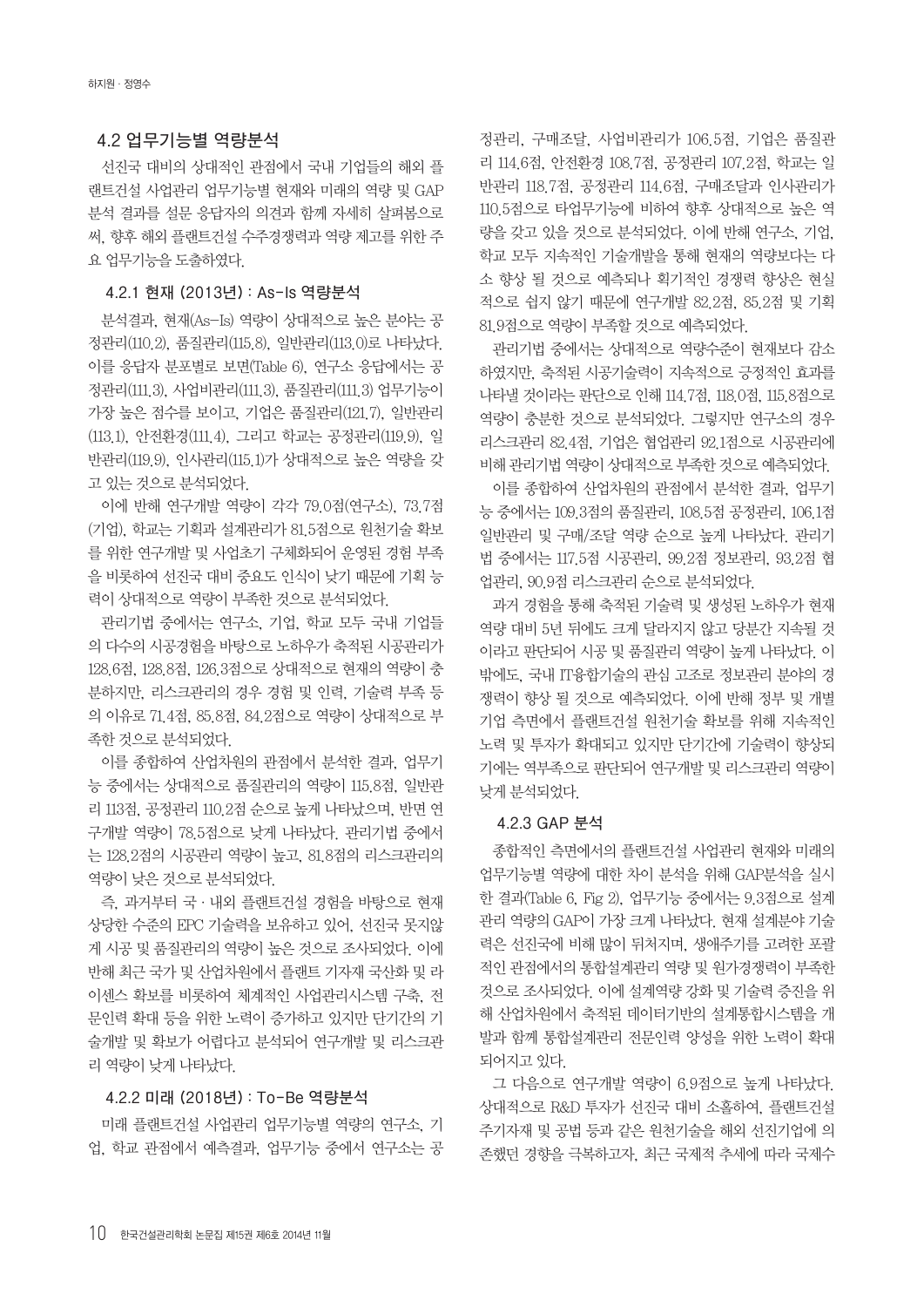



준과 유사한 수준으로 발돋움하기 위한 단·중·장기적인 R&D가 확대되고 있다. 즉, 선진기업 대비 주력 상품의 성능 및 가격 경쟁력 확보를 위한 노력이 증가하고 있다.

이밖에도 해외 사업은 계약과 동시에 손익이 판별되기 때 문에 철저한 준비가 무엇보다 중요함에도 불구하고, 현재 계 약관리에 대한 개념 및 해외 표준계약서 분석 등이 미흡한 것 으로 조사되었다. 이를 극복하고자 국가차원에서 해외사업 정보제공을 비롯하여 계약검토 등을 위한 전문 인력 양성을 통해 미래에는 역량이 강화 될 것으로 예측하는 응답자도 있 었다(계약관리 GAP이 2.7점). 또한 국내 기업들의 기획단계 참여경험 및 구체화되어 운영(프로젝트 조직 구성, 예산편성 등)된 프로젝트가 부족하며, 높은 경쟁력과 수익성 위주의 해 외건설을 지향하기 위한 필수역량으로 인식되고 있다(기획역 량 GAP이 2.5점).

관리기법 중에서는 리스크관리 역량 GAP이 9.1점으로 가 장 크게 나타났다. 현재 리스크 담당인력이 부족할뿐더러 시 스템이 이원화되어 있어 수주단계의 데이터가 수행단계로 공 유가 되지 않으며, 사업 참여자간 정보 공유가 미흡하다는 의 견이 많다. 이를 극복하고자 최근 일원화된 해외사업 리스크 관리 시스템 구축 연구 및 국가적으로 축적된 노하우를 바탕 으로 리스크관리 전문인력 양성 확대를 위한 노력이 이루어 지고 있어 향후 리스크관리 역량이 향상 될 것으로 예측된다.

설계관리, 연구개발, 계약관리, 기획, 리스크관리 업무기능 이 다양한 노력을 통하여 현재에 비해 미래 요구역량이 많이 향상될 것으로 분석되어 GAP이 크게 나타났지만, 미래 요구 역량(2018년) 정도도 타 업무기능 역량에 비해 낮으며, 기준 값 100점 기준보다도 낮은 것을 알 수 있다.

이와 반대로, GAP이 -11.5점인 시공관리 역량은 현재보다 시공기술의 평준화, 시공계획 및 관리역량 미흡, 저임금 전략 을 기반으로 한 중국·인도 등 신흥국가와의 경쟁에서 넛크 래커 현상의 발생으로 국제 경쟁력 및 시공관리 역량이 상대

적으로 줄어들 것으로 분석되었다. 이 밖에도, 영업, 공정관 리, 사업비관리, 품질관리, 일반관리 GAP의 값이 (-)로 분석 되었다. 그렇지만 미래 역량이 기준값 100보다 높기에 상대 적으로 충분한 역량을 지닌 것으로 분석 할 수 있으며, 이와 같은 현상은 사업 초기단계 업무의 중요성 인식 및 종합적인 사업관리 역량을 요구하는 해외 시장의 요구에 맞춰 상대적 으로 낮은 타 업무기능 향상에 초점을 두었기에 나타난 현상 으로 분석되었다.

### **4.2.4 상관관계 분석**

설문결과인 현재와 미래 업무기능별 역량 수준 응답을 바 탕으로, 업무기능 간에 상대적으로 어떠한 관계를 가지는지 를 살펴보기 위해 상관계수를 분석하였다(Table 7). 분석 결 과, 현재 업무기능 중에서는 타 업무기능에 비하여 부족한 기 획역량과 타 업무기능에 비하여 역량이 매우 높지는 않지만 기준값 100점보다 높아 충분한 역량을 갖추고 있는 영업 간 의 상관관계가 대체로 높게 나타났다. 이는 글로벌 수준의 EPCM 사업역량 확보를 위해 플랜트건설 사업관리 역량을 강화하는데 있어 사업초기 기획능력(수행계획, 타당성 조사, 조직구성, 수주계획 등)의 중요성을 암시하고 있다. 관리기법 중에서는 협업관리와 정보관리의 상관계수가 높게 나타남으 로써, 참여자들 간의 의사소통과 정보의 통합관리가 밀접하 게 연관되어 있음을 알 수 있다.

이에 반해, 미래 업무기능 중에서는 품질관리, 설계관리, 안전환경과의 상관관계가 높게 나타났다. 즉, 앞으로는 성과 물 중심의 단순 설계가 아닌 설계 기술력 향상과 함께 도출되 는 성과물들이 프로젝트 품질과의 연관성이 높음을 시사하고 있다. 또한 플랜트건설이 건축 분야에 비해 대규모 투입되는 인력, 장비 등의 안전관리가 플랜트건설 품질과 밀접하게 연 관되어 있음을 알 수 있다. 관리기법 중에서는 현재 (2013년) 의 경우와 동일하게 협업관리와 정보관리의 상관관계가 높은 것을 알 수 있다.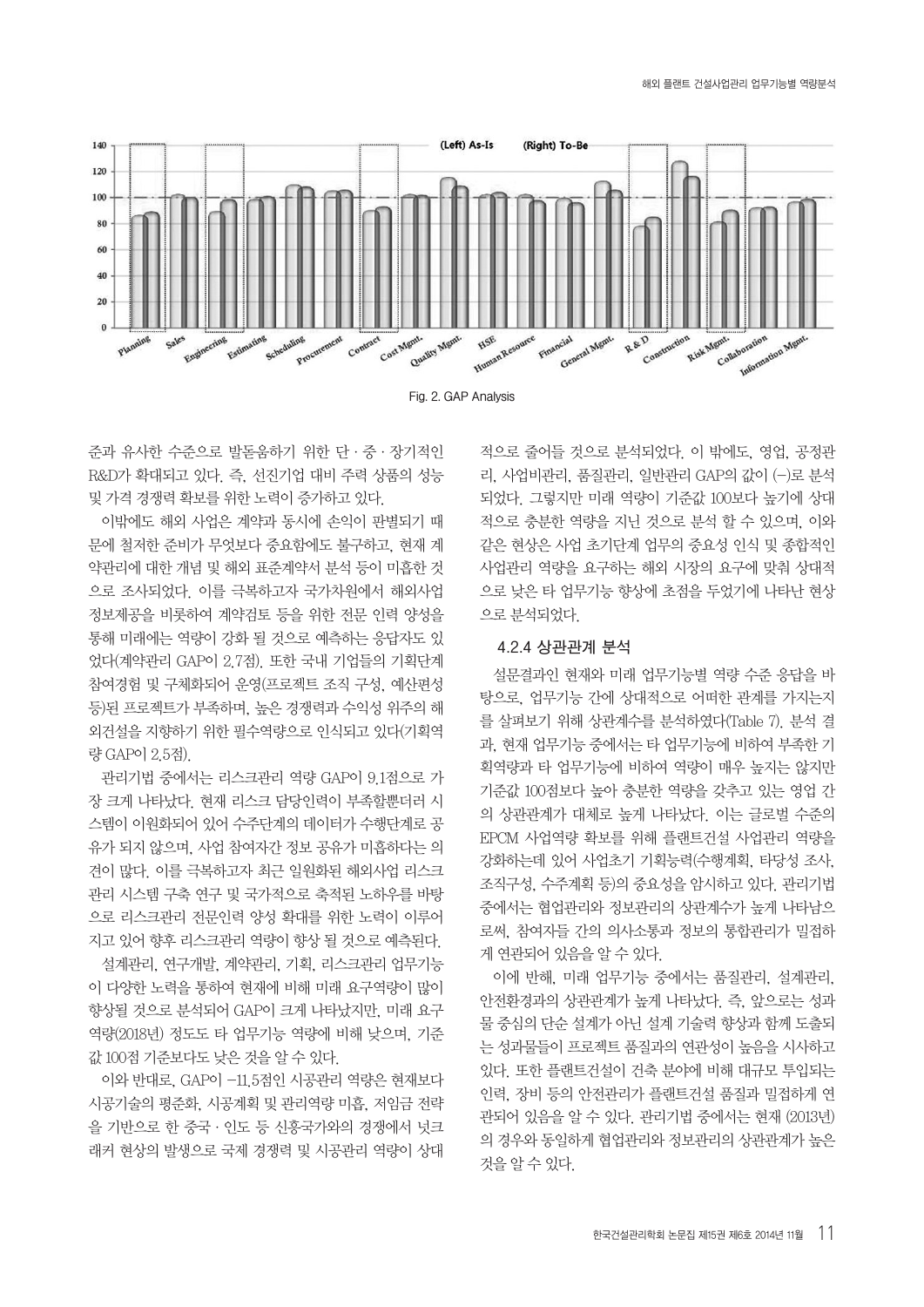|                     |      | Planning | <b>Sales</b> | Enginee-<br>ring | Estimating   | Scheduling | Procure-<br>ment | Contract | Cost<br>Mgmt. | Quality<br>Mgmt. | <b>HSE</b> | Human<br>Resource | Financial | General<br>Mgmt. | R&D      | Const-<br>ruction | <b>Risk</b><br>Mgmt. | Collabo-<br>ration | Information<br>Mgmt. |
|---------------------|------|----------|--------------|------------------|--------------|------------|------------------|----------|---------------|------------------|------------|-------------------|-----------|------------------|----------|-------------------|----------------------|--------------------|----------------------|
| Planning            | 2013 | 1.       | $.586**$     | $.314*$          | .068         | .028       | .310             | $.449**$ | .232          | .274             | $.444**$   | .084              | .197      | .292             | .310     | .088              | $.507**$             | $.420**$           | .075                 |
|                     | 2018 |          | $.443**$     | .195             | .028         | .012       | .265             | $.346*$  | .101          | .245             | .399.      | $-.022$           | .069      | .037             | $402 +$  | $-.013$           | $.390*$              | .150               | .082                 |
| Sales               | 2013 | $.586**$ | -1           | .254             | .280         | .190       | $.335*$          | .253     | .092          | .247             | $.416**$   | .239              | .289      | $400*$           | .070     | .169              | $.391*$              | $.358*$            | .125                 |
|                     | 2018 | $.443**$ |              | .176             | .275         | .153       | $.343*$          | .183     | .235          | .244             | .237       | $.348*$           | .217      | .308             | .074     | .255              | .050                 | .201               | .100                 |
| Engineering         | 2013 | $.314*$  | .254         | 1                | $.413**$     | .076       | $.500*$          | $.465**$ | .220          | $.506**$         | .307       | $.367*$           | $.455**$  | 458**            | .295     | $.342*$           | .27                  | $.387*$            | .305                 |
|                     | 2018 | .195     | .176         |                  | $.429*$      | .219       | $.464**$         | $.462**$ | .167          | $.569**$         | $.363*$    | .211              | $.423**$  | $.396*$          | $.363*$  | .309              | .224                 | $.320*$            | $.406**$             |
| Estimating          | 2013 | .068     | .280         | $.413**$         | $\mathbf{1}$ | .189       | .305             | .081     | $.324*$       | .258             | .104       | $.374*$           | .225      | $.314*$          | $-.029$  | .181              | .254                 | .211               | .065                 |
|                     | 2018 | .028     | .275         | $.429**$         |              | $.451**$   | $.393*$          | .119     | .236          | $405**$          | .246       | $.349*$           | $.316*$   | $423**$          | .183     | .293              | .139                 | $.539**$           | $.427**$             |
| Scheduling          | 2013 | .028     | .190         | .076             | .189         | 1          | .263             | $.401*$  | .219          | $430**$          | .143       | $.366*$           | .116      | .290             | .009     | $.479**$          | .068                 | $.397*$            | $.544**$             |
|                     | 2018 | .012     | .153         | .219             | $.451**$     |            | .268             | $.344*$  | .293          | .287             | .244       | .185              | $.322*$   | $440**$          | .104     | $.440**$          | .076                 | $.621**$           | $.549**$             |
| Procurement         | 2013 | .310     | $.335*$      | $.500**$         | .305         | .263       | 1                | $.546**$ | $.422*$       | $.387*$          | $.383*$    | .078              | .271      | .210             | $-.076$  | .250              | $.470**$             | .310               | .178                 |
|                     | 2018 | .265     | $.343*$      | $.464**$         | $.393*$      | .268       |                  | $.443*$  | .325          | $555***$         | $.418**$   | .129              | .247      | $420**$          | .101     | .308              | .173                 | .205               | .228                 |
| Contract            | 2013 | $.449**$ | .253         | $.465**$         | .081         | .401       | $.546**$         | 1        | $.435*$       | $.350*$          | $.334*$    | .257              | $.379*$   | $.358*$          | .214     | $.388*$           | $.353*$              | $.433**$           | .273                 |
|                     | 2018 | $.346*$  | .183         | $.462**$         | .119         | $.344*$    | $.443*$          |          | .250          | $.324*$          | .295       | .192              | .194      | $.340*$          | .214     | $.407**$          | .094                 | .205               | .214                 |
| Cost Mgmt.          | 2013 | .232     | .092         | .220             | $.324*$      | .219       | $.422*$          | $.435**$ |               | $.326*$          | .339       | $-.021$           | $.378*$   | .113             | $-.122$  | .104              | $.334*$              | .219               | $-.010$              |
|                     | 2018 | .101     | .235         | .167             | .236         | .293       | .325:            | .250     |               | $.329*$          | .270       | $-.042$           | .279      | .111             | $-.317*$ | .188              | $-.273$              | $-.044$            | .052                 |
| <b>Quality Mgmt</b> | 2013 | .274     | .247         | $.506**$         | .258         | $.430**$   | .387             | $.350 -$ | $.326*$       | 1                | $.546*$    | $.448**$          | $.344*$   | $.667**$         | .258     | $.482**$          | $.377*$              | .411**             | $.379*$              |
|                     | 2018 | .245     | .244         | $.569**$         | $.405**$     | .287       | $.555**$         | $.324*$  | $.329*$       |                  | $.650**$   | .290              | .233      | 456**            | .155     | $.419**$          | .173                 | .178               | $.313*$              |
| <b>HSE</b>          | 2013 | $.444**$ | $416**$      | .307             | .104         | .143       | .383·            | $.334*$  | .339          | $.546**$         |            | $.410**$          | $.498**$  | $.472**$         | .205     | $.319*$           | $.412**$             | $.470**$           | $.314*$              |
|                     | 2018 | $.399*$  | .237         | $.363*$          | .246         | .244       | $.418**$         | .295     | .270          | $.650**$         |            | .194              | .112      | .240             | $.375*$  | .274              | .064                 | .207               | .242                 |
| Human               | 2013 | .084     | .239         | $.367*$          | $.374*$      | $.366*$    | .078             | .257     | $-.02$        | $448**$          | $410**$    |                   | $.421*$   | $.663**$         | .204     | $.519**$          | .059                 | $.463**$           | $.529**$             |
| Resource            | 2018 | $-.022$  | $.348*$      | .211             | $.349*$      | .185       | .129             | .192     | $-.042$       | .290             | .194       | 1                 | .311      | $.685**$         | .127     | $.326*$           | .004                 | .303               | $.326*$              |
|                     | 2013 | .197     | .289         | $.455**$         | .225         | .116       | .271             | $.379*$  | $.378*$       | $.344*$          | $498**$    | $.421**$          |           | $.474**$         | .137     | .273              | .290                 | $.503**$           | $.343*$              |
| Financial           | 2018 | .069     | .217         | $.423**$         | $.316*$      | $.322*$    | .247             | .194     | .279          | .233             | .112       | .311              |           | $.483**$         | .105     | .244              | .001                 | $.331*$            | .274                 |
| General             | 2013 | .292     | $.400*$      | $.458**$         | $.314*$      | .290       | .210             | $.358*$  | .113          | $.667**$         | $.472**$   | $.663**$          | $.474**$  | 1                | $.379*$  | $.569**$          | $.359*$              | $.427**$           | $.422**$             |
| <b>Mgmt</b>         | 2018 | .037     | .308         | $.396*$          | $.423*$      | $.440**$   | $.420**$         | $.340*$  | .111          | $.456**$         | .240       | $.685**$          | $.483**$  |                  | .206     | $.416**$          | .242                 | $.511**$           | $.451**$             |
|                     | 2013 | .310     | .070         | .295             | $-.029$      | .009       | $-.076$          | .214     | $-.122$       | .258             | .205       | .204              | .137      | $.379*$          | 1        | .217              | .226                 | .131               | .232                 |
| R&D                 | 2018 | $.402*$  | .074         | $.363*$          | .183         | .104       | .101             | .214     | $.317*$       | .155             | $.375*$    | .127              | .105      | .206             |          | .212              | $.513**$             | $.453**$           | $.394*$              |
|                     | 2013 | .088     | .169         | $.342*$          | .181         | $.479**$   | .250             | .388*    | .104          | 482**            | $.319*$    | $.519**$          | .273      | 569**            | .217     | 1                 | .245                 | $.447**$           | $.493**$             |
| Construction        | 2018 | $-.013$  | .255         | .309             | .293         | $.440**$   | .308             | $.407**$ | .188          | $.419**$         | .274       | $.326*$           | .244      | $416**$          | .212     |                   | .051                 | .269               | .304                 |
|                     | 2013 | $.507**$ | $.391*$      | .271             | .254         | .068       | $.470**$         | $.353*$  | $.334*$       | $.377*$          | $.412**$   | .059              | .290      | $.359*$          | .226     | .245              |                      | $.473**$           | .044                 |
| Risk Mgmt.          | 2018 | $.390*$  | .050         | .224             | .139         | .076       | .173             | .094     | $-.273$       | .173             | .064       | .004              | .001      | .242             | $.513**$ | .051              |                      | $.420**$           | $.341*$              |
|                     | 2013 | $.420**$ | $.358*$      | $.387*$          | .211         | $.397*$    | .310             | $.433**$ | .219          | $.411**$         | $.470**$   | $.463**$          | $.503*$   | $427**$          | .131     | $.447**$          | $.473**$             |                    | $.535**$             |
| Collaboration       | 2018 | .150     | .201         | $.320*$          | $.539*$      | $.621**$   | .205             | .205     | $-.044$       | .178             | .207       | .303              | .331      | $.511**$         | $.453**$ | .269              | $.420**$             | 1                  | $.635**$             |
| Information         | 2013 | .075     | .125         | .305             | .065         | $.544**$   | .178             | .273     | $-.010$       | $.379*$          | $.314*$    | $.529**$          | $.343*$   | 422**            | .232     | $.493**$          | .044                 | $.535**$           |                      |
| Mgmt.               | 2018 | .082     | .100         | $.406**$         | $.427**$     | $.549**$   | .228             | .214     | .052          | $.313*$          | .242       | $.326*$           | .274      | $.451**$         | $394*$   | .304              | $.341*$              | $.635**$           |                      |

**Table 7. Pearson Coefficient of Correlation between As-Is (2013) and To-Be (2018)**

\*\*. Pearson Coefficient of Correlation  $\alpha$  =0.01 (Both)

\*. Pearson Coefficient of Correlation  $\alpha$  = 0.05(Both)

### **4.2.5 역량분석 비교**

연구분석 결과 산업적인 측면에서 도출된 현재와 미래의 플랜트 건설사업관리 업무기능별 역량 수준을 과거 선행연구 와의 연구결과를 비교분석하였다(Table 8). 장현승 외(2008) 의 연구에서는 플랜트산업 국내기업과 선진기업의 업무역량 상대비교 분석을 통해 중점 강화역량으로는 설계관리, 전략 적 강화역량으로는 사업기획, 영업, 외주(계약)관리, 원가관 리, 잠재 경쟁역량에는 견적, 공정관리, 자재관리인 것으로 나타났다. 박형근 외(2008)의 연구에서는 산업차원의 관점에 서 건설사업관리 활성화를 위한 현재(2008년)와 미래(2018년) 의 업무기능별 역량 수준을 분석한 결과 현재 역량 중에서는 품질관리, 안전관리, 공정관리, 미래에 요구되는 역량 중에서 는 설계관리, 기획, 연구개발이 높게 나타났으며, GAP 분석 결과 미래에 요구되는 역량 3가지의 차이가 크게 나타났다.

본 연구결과와 동일하게 공정관리와 품질관리의 경우 타 업무기능에 비해 상대적으로 국내 기업들이 높은 역량을 갖 추고 있었으며, 기획, 설계관리, 연구개발 역량의 경우 낮게 나타났다. 그 결과 현재와 미래의 요구역량의 GAP 차이가 큰 업무기능은 설계관리, 연구개발, 기획역량이 동일하게 도출 되었다.

#### **Table 8. Comparison with Previous Research**

| Research       |                     | This Research    |        |                 | Jang et al. (2008)         |         | Park et al. (2008)  |                     |       |  |  |
|----------------|---------------------|------------------|--------|-----------------|----------------------------|---------|---------------------|---------------------|-------|--|--|
| Classification | $As - Is$<br>(2013) | To-Be<br>(2018)  | GAP    | Korean<br>Firms | Int <sup>7</sup><br>Firmst | GAP     | $As - Is$<br>(2013) | $To - Be$<br>(2018) | GAP   |  |  |
| Planning       | 86.9                | 89.3             | 2.5    | 59.5            | 86.0                       | 20.6    | 46.15               | 75.83               | 29.68 |  |  |
| Sales          | 102.7               | 100.5            | -2.21  | 66.0            | 90.0                       | 24.0    | 49.56               | 73.79               | 24.23 |  |  |
| Design &       | 89.7                | 98.9             | 9.3    | 67.4            | 88.0                       | 20.6    | 46.70               | 76.65               | 29.95 |  |  |
| Engineering    |                     |                  |        |                 |                            |         |                     |                     |       |  |  |
| Estimating     | 99.0                | 101.3            | 2.3    | 70.4            | 87.0                       | 16.6    | 54.05               | 72.29               | 18.24 |  |  |
| Scheduling     | 110.2               | 108.5            | $-1.7$ | 73.5            | 91.0                       | 17.5    | 57.32               | 71.85               | 14.53 |  |  |
| Procurement    | 105.5               | 106.1            | 0.6    | 67.4            | 86.0                       | 18.6    | 54.59               | 69.57               | 14.98 |  |  |
| Contract       | 90.6                | 93.3             | 2.7    | 65.0            | 90.0                       | 25.0    | 53.64               | 71.48               | 17.83 |  |  |
| Cost Mgmt.     | 102.7               | 102.1            | $-0.6$ | 65.6            | 90.6                       | 25.0    | 54.59               | 74.20               | 19.60 |  |  |
| Quality Mgmt.  | 115.8               | 109.3            | $-6.5$ | $*73.0$         | $*80.0$                    | $*17.0$ | 61.67               | 74.20               | 12.53 |  |  |
| <b>HSE</b>     | 102.7               | 104.5            | 1.8    | *78.5           | $*80.0$                    | $*1.5$  | 60.72               | 72.84               | 12.12 |  |  |
| Human Resource | 102.7               | 98.1             | $-4.6$ | $*70.0$         | $*78.5$                    | $*8.5$  | 54.59               | 68.34               | 13.75 |  |  |
| Financial      | 99.9                | 96.5             | $-3.4$ | $*79.0$         | $*86.0$                    | $*7.0$  | 50.92               | 71.48               | 20.56 |  |  |
| General Mgmt.  | 113.0               | 106.1            | $-6.9$ | $*72.0$         | $*78.0$                    | $*6.0$  | 56.36               | 68.75               | 12.39 |  |  |
| R&D            | 78.5                | 85.4             | 6.9    | $*63.0$         | $*77.0$                    | $*14.0$ | 48.19               | 74.74               | 26.55 |  |  |
| Feature        |                     | Plant / Industry |        | Plant /         | Company                    |         | CM / Industry       |                     |       |  |  |

 \* Numbers are presented in the original paper (Jang et al. 2008). Estimated based on Figures.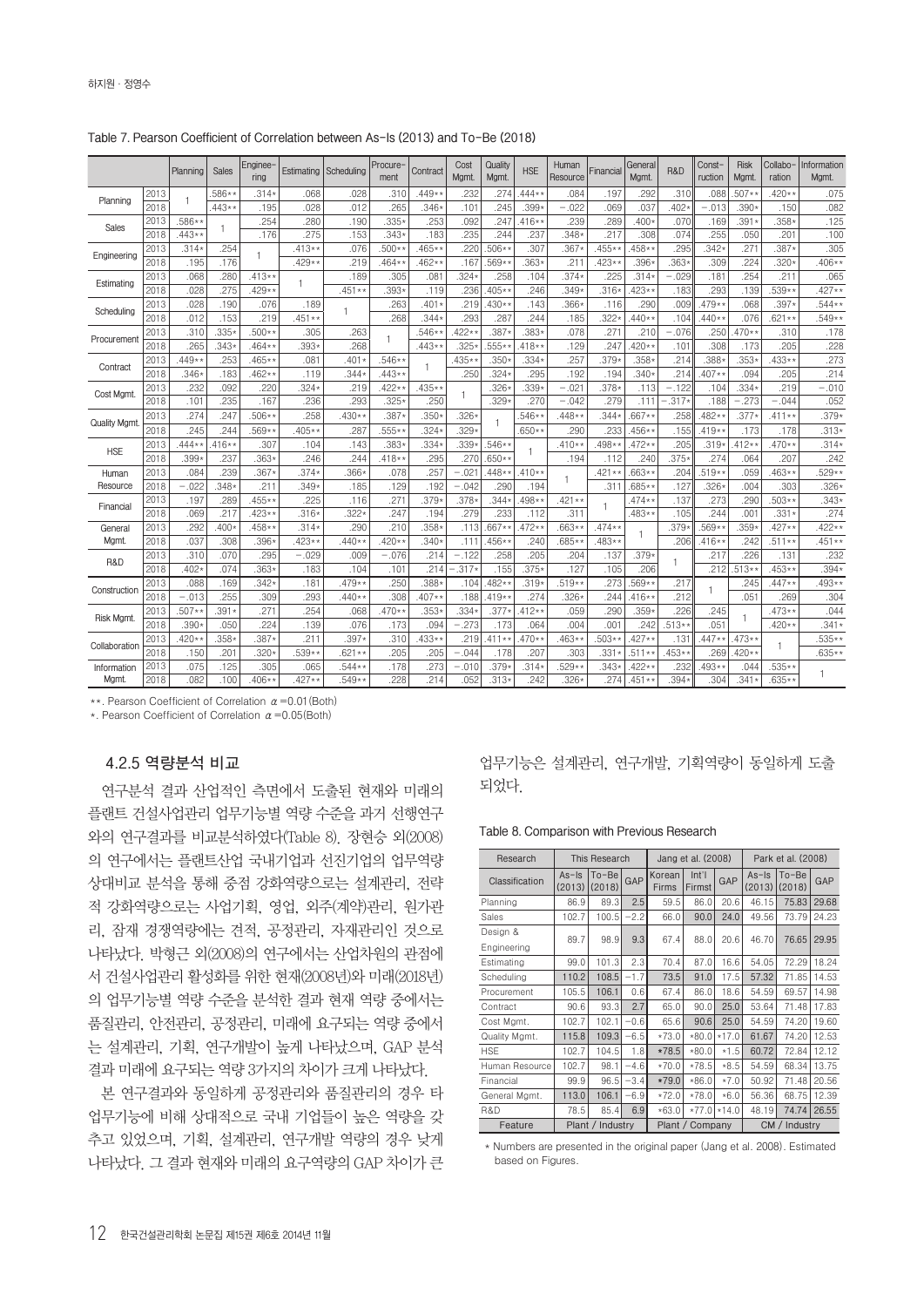### **4.2.6 역량분석 검증**

해외 플랜트건설 사업관리 업무기능별 역량수준에 대한 응 답결과를 바탕으로, 현재와 미래 사업관리 역량의 대응비교 (Paried Comparison)분석을 실시하였다(Table 9). 14가지 업 무기능과 4가지 관리기법을 현재와 미래로 구분하여 응답자 의 평균 차이를 활용하여 검증하였다.

현재와 미래의 사업관리 역량의 상관계수가 업무기능은 0.928, 관리기법은 0.998로 높게 나타났으며, 유의확률이 각각 0.000, 0.012로 귀무가설(Null Hypothesis)인 '2013년 과 2018년의 플랜트 사업관리 역량은 차이가 없다'를 기각 할 수 있다. 또한 대응표본 검정결과(T-Test)에서는 업무기 능과 관리기법의 응답자의 평균 차이에 대한 기본적인 통계 량과 95% 신뢰구간이 제시되었고, 통계량이 각각 -15.392, -10.748, 자유도는 13, 3, 유의확률이 0.000, 0.008로서 유 의수준 0.05 하에서 귀무가설을 기각 할 수 있다.

따라서 '2013년과 2018년의 플랜트건설 사업관리 역량은 차이가 있다'의 대립가설(Alternative Hypothesis) 채택을 통 해 종합적인 측면에서 2018년의 플랜트건설 사업관리 업무기 능별 역량수준은 2013년에 비해서 향상 될 것이라는 가설이 입증 될 수 있다.

# 5. 결론

국내 건설시장의 정체 성숙기 진입과 더불어 글로벌 경제 위기 완화로 인한 해외 시장 규모가 확대 될 것으로 예상되는 현 시점에서 국내 기업들의 해외 진출이 중요한 쟁점이 되고 있다. 무엇보다 타 건설 분야에 비해 경쟁강도가 낮으며, 높 은 파급효과를 지닌 플랜트건설의 지속적인 수주 확대를 위 한 시장 다변화 전략, 수익위주의 수주전략, 신수종 분야 모 색은 매우 고무적이다.

이에 본 연구에서는, 세계 플랜트 시장 점유 확대를 위한 전략 수립의 일환으로 종합적인 측면에서의 표준화된 플랜트 건설 사업관리 14가지 업무기능과 4가지 관리기법을 단계적 으로 정의하였다. 이를 바탕으로 플랜트건설 경험이 있는 기 업, 연구소, 학교의 전문가를 대상으로 선진국 대비 국내 플 랜트건설 현재(2013년)와 미래(2018년)의 사업관리 업무기능 별 역량수준을 조사하였다.

설문조사 결과, 해외 플랜트건설에서 생애주기를 포괄할 수 있는 사업관리 역량 강화의 필요성은 모두가 공감하는 사 항이었다. 그럼에도 불구하고, 분석된 업무기능별 역량수준 을 종합적인 측면에서 살펴보면, 과거 실적을 바탕으로 노하 우가 축적된 시공관리와 같은 하드웨어적인 역량은 선진국 에 비하여 크게 뒤처지지 않으나, 경쟁강도가 상대적으로 낮 고 부가가치가 높은 기획, 설계관리, 계약관리, 리스크관리와 같은 소프트웨어적인 측면의 역량은 크게 뒤처져 있는 것으 로 분석되었다. 무엇보다도 국가 및 산업적 차원에서 다양한 해외사업 정보 수집을 통한 변수 대응 능력 향상, 업무기능별 전문인력 확보, 체계적 관리 및 지원시스템 구축, 주요 기자 재 원천기술 확보를 위한 연구개발의 확대가 필요한 것으로 분석되었다.

본 연구를 통해, 건설산업 선진화 방안 모색, 선진국 대비 국내 건설기업들의 경쟁력 수준 평가, 플랜트건설 수주확대 전략 수립에 기초자료로 활용 될 수 있을 것으로 기대되며, 향후 다양하고 세분화된 정량적인 지표의 개발을 통한 중· 장기적인 연구가 지속되어야 할 것이다.

# 감사의 글

본 연구는 2014년도 정부(미래창조과학부)의 재원으로 한 국연구재단의 지원을 받아 수행된 '기초연구사업' (No. NRF-2014R1A2A2A01006984) 및 한국건설관리학회 'CM발전연구 협의체 제1차 연구사업' 결과의 일부임.

# References

- Byun, I. W. and Kim, Y. S. (2012). "An Analysis of Core Competence of Pre-construction Service of the Making Inroads into Oversea Construction Market." Korean Journal of Construction Engineering and Management, KICEM, 13(2), pp. 80-90.
- Choi, S. J., Lee, K. W., and Han, S. H. (2012). "Selection and Strategies of New Leading Businesses in International Construction Market." Korean Journal of Construction Engineering and Management,

|                 | Classification                     |         |    | <b>Paired Statistics</b> |        | Paired Coefficient of<br>Correlation            |       | Paired T-Test |                  |       |                                              |                           |           |                   |       |  |
|-----------------|------------------------------------|---------|----|--------------------------|--------|-------------------------------------------------|-------|---------------|------------------|-------|----------------------------------------------|---------------------------|-----------|-------------------|-------|--|
|                 |                                    | Average |    |                          |        | Standard Average Coefficient of P-value Average |       |               |                  |       | Standard   Average   95% confidence interval |                           |           | Degree of P-value |       |  |
|                 |                                    |         |    | Deviation                | Error  | Correlation                                     |       |               | <b>Deviation</b> | Error |                                              | Lower Limit   Upper Limit |           | Freedom   (Both)  |       |  |
| <b>Business</b> | As-Is (2013)   107.071             |         | 14 | 11.180                   | 2.988  | 0.928                                           | 0.000 | $-18.286$     | 4.4450           | 1.188 | $-20.852$                                    | $-15.719$                 | $-15.392$ | 13                | 0.000 |  |
| Function        | To-Be (2018)   125.357             |         | 14 | 8.854                    | 2.366  |                                                 |       |               |                  |       |                                              |                           |           |                   |       |  |
| <b>Business</b> | As-Is (2013)   110.000             |         | 4  | 21.863                   | 10.931 | 0.998                                           | 0.012 | $-22.000$     | .0711            | 3.536 | $-33.252$                                    | $-10.748$                 | $-6.223$  |                   | 0.008 |  |
|                 | Technique   To-Be (2018)   132,000 |         | 4  | 15.384                   | 7.692  |                                                 |       |               |                  |       |                                              |                           |           |                   |       |  |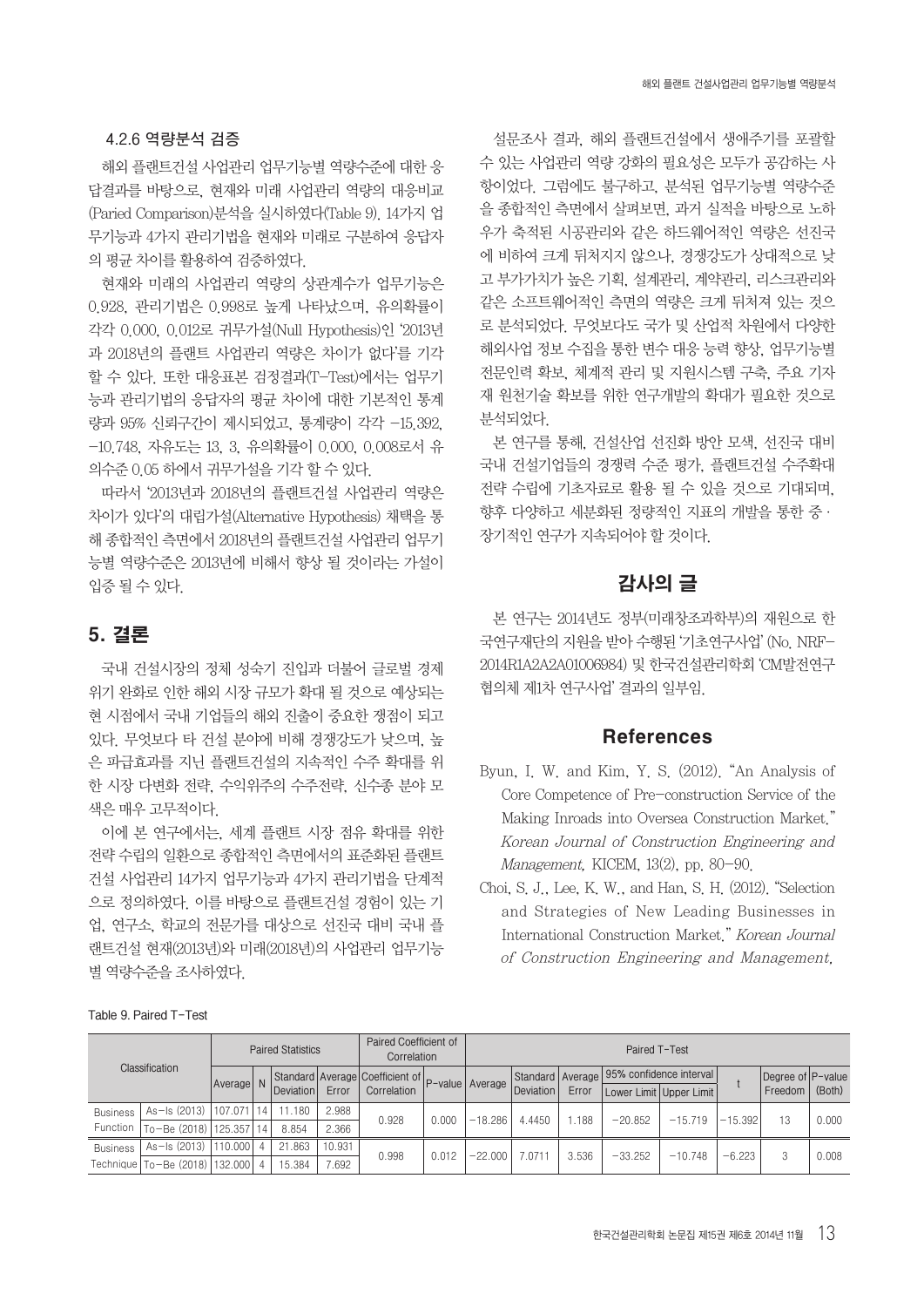KICEM, 13(2), pp. 25-36.

- Construction Economy Research Institute of Korea (CERIK) (2011). Forecasts and Issues of The Domestic and Overaeas Construction Market, CERIK Research Report, 2011-09.
- Construction Industry Institute (CII) (1990). Assessment of Construction Contractor Project Management Practices and Performance. CII Special Publication, The University of Texas at Austin, USA, pp. 1-38.
- Choi, J. H. and Kim, Y. S. (2013). "An Analysis of Core Competency of Construction Field Engineer for Cost Management." Korean Journal of Construction Engineering and Management, KICEM, 14(5), pp. 26-34.
- Ha, J. and Jung, Y. (2013a). "Business Functions for Evaluating CM Capability in Plant Construction." Proceedings of AIK Spring Conference 2013, Architectural Institute of Korea, pp. 547-548.
- Ha, J. and Jung, Y. (2013b). "CM Capability Base-on Business Functions for Overseas Plant Construction Projects." Proceedings of KICEM Annual Conference 2013, KICEM, 13, pp. 91-92.
- Han, J. G. and Park, H. P. (2012). "A Survey on the Perception Level of Technology Competitiveness in Overseas Construction." Proceedings of KICEM Annual Conference 2012, KICEM, 12, pp. 249-250.
- Han, J. G., Chin, K. H., and Park, H. P. (2010). "Elicitation Project Management Factors and Evaluation of its Weight to Ensure LNG Plant Success." Proceedings of KIC Scholarship and Technology Conference, The Korea Institute of Building Construction, 10(1), pp. 85-89.
- Han, J. G., Park, H. P., and Jang, H. S. (2013). "A Study on Development of the Competitive Evaluation Model in Oversea Construction Industry." Korean Journal of Construction Engineering and Management, KICEM, 14(2), pp. 12-21.
- Jo, C. H. (2012). "Overseas Construction, Hope of Qualitative Growth Comparable to Quantitative Growth." CERIK Journal, CERIK, 2012-12, pp. 14-16.
- Jung, Y. and Gibson, G. E. (1999). "Planning for Computer Integrated Construction." Journal of Computing in Civil Engineering, ASCE, 13(4), pp. 217-225.
- Jang, H. S., Lee, B. N., Choi, S. I., and Koo, B.

S. (2008). "Competency Assessment of Korean Construction Firms on International Plant Projects." Korean Journal of Construction Engineering and Management, KICEM, 9(4), pp. 173-181.

- Jung, Y., Woo, S., Kang, S. H., and Lee, B. N. (2002). "Effects of CM Contracts on the Management Technology in the Korean Construction Industry." Journal of The Korean Society of Civil Enginerring, KSCE, 22(3), pp. 483-495.
- Jung, Y., Woo, S., Park, J., Kang, S. H., Lee, Y., and Lee, B. N. (2004). "Evaluation of the Owners' CM Functions." Korean Journal of Construction Engineering and Management, KICEM, 5(3), pp. 128-136.
- Jung, Y., Joo, M. and Kim, H. (2011). "Project Management Information Systems for Construction Managers: Current constituents and future extensions", Proceedings of the 28th International Symposium on Automation and Robotics in Construction (ISARC 2011), Seoul, Korea, pp. 597- 602.
- Kang, K. H., Kim, K. H., Ahn, B. J., and Kim, J. J. (2012). "A Study on the Analysis of Factors of Competence for a Specialist in the International Construction." Journal of the Architectural Institute of Korea, Architectural Institute of Korea, 28(4), pp. 123-131.
- Knowledge Industry Information Institute (KNIN) (2013). Market Tendency and Technology Development Strategy for Plant/Engineering Industry. KNIN R&D Information Center, 1st ed, Korea, pp. 49-85.
- Korea Institute of Construction Technology (KICT) (2003). Plant Management Procedure. KICT, Korea, pp. 1-3.
- Kim, S. S., Kim, J. H., Lee, Y. S., and Kim, J. J. (2007). "A Study on Method Activation of Construction Management through Investigation of Public Owners' Capability level." Proceedings of KICEM Annual Conference 2007, KICEM, 7, pp. 289-294.
- Lee, B. N., and Yoo. W. S. (2013). Open Forum to minimize the Potential Risk for Overseas Construction in 2014 : 1st Presentation. September.
- Lee, B. N. (2012). "Overseas Construction Expansion What to do preparation." CERIK Journal, 2012-12, CERIK, pp. 24~27.